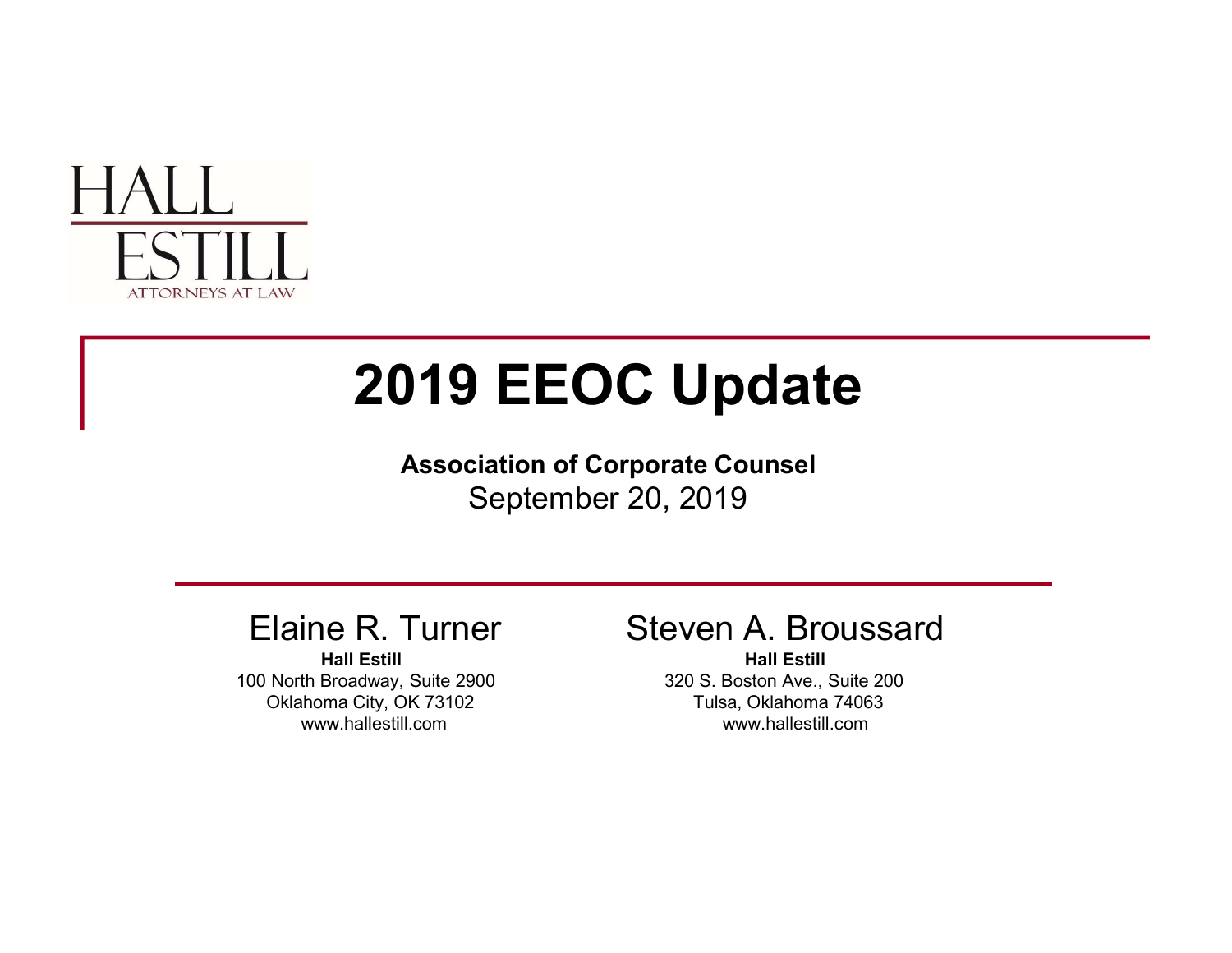The EEOC is the federal agency responsible for enforcing most of the<br>federal laws prohibiting employment discrimination, including<br>harassment, retaliation, and request for accommodation, it is authorized<br>to: The **EEOC** is the federal agency responsible for enforcing most of the federal laws prohibiting employment discrimination, including harassment, retaliation, and request for accommodation, it is authorized to: The **EEOC** is the federal agency responsible for enforcing most of the federal laws prohibiting employment discrimination, including harassment, retaliation, and request for accommodation, it is authorized to: to: **EEOC** is the federal agency responsibuted<br>
Issue regulation, and request for according<br>
Investigate employment discrimination charges<br>
Investigate employment discrimination charges<br>
Extempt to settle employment discrimina In the EEOC is the federal agency responsible for enforcing most of the deral laws prohibiting employment discrimination, including rassment, retaliation, and request for accommodation, it is authorized<br>■ Issue regulation FROC is the federal agency responsible for enforcing most of the deral laws prohibiting employment discrimination, including rassment, retaliation, and request for accommodation, it is authorized<br>
■ Issue regulations.<br>■ I FILE THE STRIDGE IS the federal agency responsible for enforcing most<br>
For all laws prohibiting employment discrimination, increasment, retaliation, and request for accommodation, it is auth<br>
Filesule regulations.<br>
Filesul **ENGAGE INTERNATE CONTROVER ENGINE IN A CONTROVERTY CONTROVER THE SERVIT OF A CONTROVERTY AND THE SERVIT AND THE ISSUE THE SUBSTITUTE IN A CONTROVERTY IS Alternation, including The sum englations.<br>
• Issue regulations.<br>
•** 

- 
- 
- 
- 
- discrimination.

The EEOC is the leader and a request for accommodation, including<br>harassment, retaliation, and request for accommodation, it is authorized<br>to:<br><br><br><br><br><br><br><br><br>**Example in the state employment discrimination charges.**<br><br>
<br> **Example** Frequences are all alws throm the President and request for accommodation, it is authorized<br>to:<br> **a** Issue regulations.<br> **a** Issue regulations.<br> **a** Investigate employment discrimination charges.<br> **a** Investigate employmen In the same of the same of the same of the EEOC.<br>
I list be interestigate employment discrimination charges.<br>
I livestigate employment discrimination charges.<br>
I Attempt to settle employment discrimination charges.<br>
I File **also partners with the state and local equivalents of the EEOC.**<br> **also partners with the state and local equivalents of the state and local equivalents of the state.**<br>
The **EEOC** is comprised of five commissioners and a

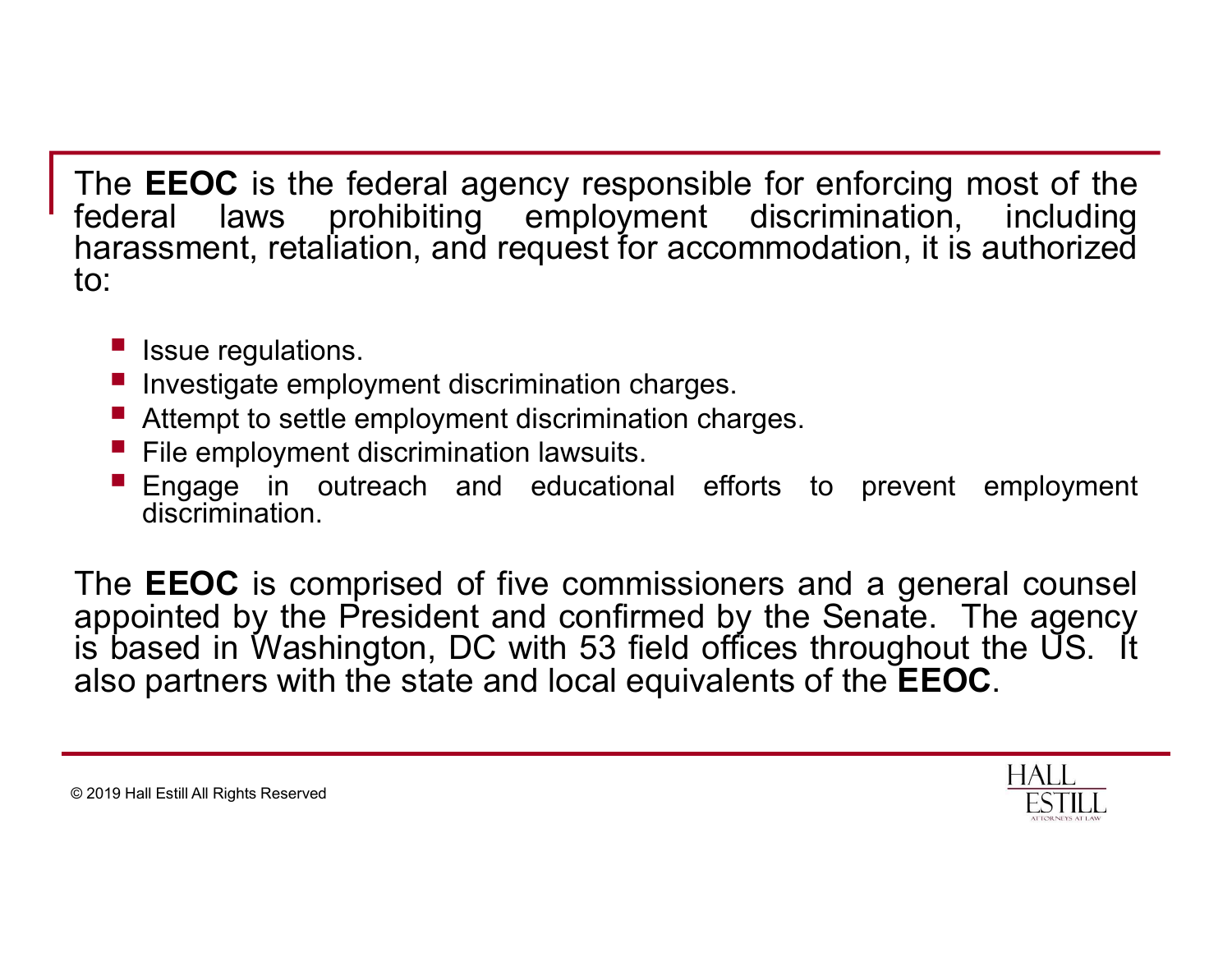#### Exhaustion of Administrative Remedies Requirement

**xhaustion of Administrative Remedies Requirement**<br>Statutes enforced by the EEOC require claimants to exhaust their administrative<br>remedies before filing a lawsuit. Exhausting administrative remedies means that the<br>individ **xhaustion of Administrative Remedies Requirement**<br>Statutes enforced by the **EEOC** require claimants to exhaust their administrative<br>remedies before filing a lawsuit. Exhausting administrative remedies means that the<br>indiv **xhaustion of Administrative Remedies Requirement**<br>Statutes enforced by the EEOC require claimants to exhaust their administrative<br>remedies before filing a lawsuit. Exhausting administrative remedies means that the<br>individ **xhaustion of Administrative Remedies Requirement**<br>
Statutes enforced by the EEOC require claimants to exhaust their administrative<br>
remedies before filing a lawsuit. Exhausting administrative remedies means that the<br>
ind **xhaustion of Administrative Remedies Requirement**<br>
Statutes enforced by the **EEOC** require claimants to exhaust their administrative<br>
remedies before filing a lawsuit. Exhausting administrative remedies means that the<br>
i **xhaustion of Administrative Remedies R**<br>
Statutes enforced by the **EEOC** require claimants to exhauster<br>
statutes enforced by the **EEOC** require claimants to exhauster<br>
individual wishing to sue must first file a charge **The Civil Rights Act of 1964** (Title VII) (including amendments by the American Direction of the predict of the invidual wishing to sue must first file a charge with the appropriate administrative invidual wishing to sue **ustion of Administrative Remedies Requirement**<br>
es enforced by the EEOC require claimants to exhaust their administrative<br>
dies before filing a lawsuit. Exhausting administrative remedies means that the<br>
thual wishing to **Numerican Constrained Exercise Schemetics**<br> **Requirement**<br>
tutes enforced by the EEOC require claimants to exhaust their administrative<br>
needies before filling a lawswith. Exhausting administrative remedies means that th **ustion of Administrative Remedies Requirement**<br>es enforced by the EEOC require claimants to exhaust their administrative<br>dies before filing a lawsuit. Exhausting administrative remedies means that the<br>ly and wishing to su **Nation of Administrative Remedies Requirement**<br>titles enforced by the EEOC require claimants to exhaust their administrative<br>energies before filing a lawsuit. Exhausting administrative remedies means that<br>ividual wishing **Example 19 and 19 and 19 and 19 and 19 and 19 and 19 and 19 and 19 and 19 and 19 and 19 and 19 and 19 and 19 and 19 and 19 and 19 and 19 and 19 and 19 and 19 and 19 and 19 and 19 and 19 and 19 and 19 and 19 and 19 and 19** Statutes enforced by the **EEOC** require claimants to exhaust their administrative<br>remedies before filing a lawsuit. Exhausting administrative remedies means that the<br>digital wishing to sue must first file a charge with th Stattuse enrorced by the **EEOC** required can be the ECOC inter and the enrorced is not required to the enrorced by the enrorced by the Handrical wishing to sue must first file a charge with the appropriate administrative

- 
- 
- 
- 

required.

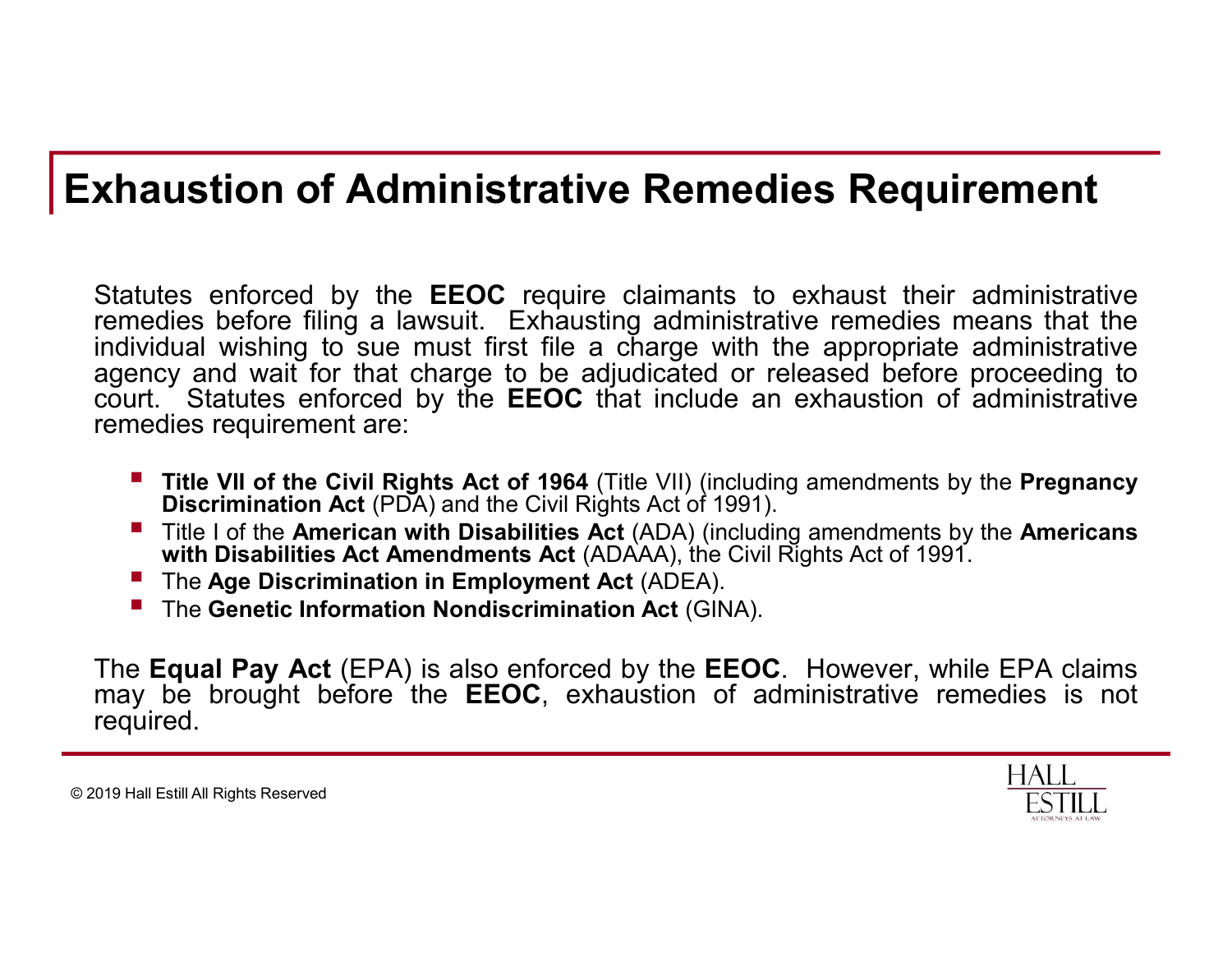## The Administrative Process: How It Works The Administrative Process: How It<br>
■ What is a "Charge"<br>
■ How a Charge is Filed<br>■ Time Limit The Administrative Process: How It Works<br>
• What is a "Charge"<br>
• How a Charge is Filed<br>
• Time Limit<br>
• Dual Filed Charges The Administrative Process: How<br>
• What is a "Charge"<br>
• How a Charge is Filed<br>
• Time Limit<br>
• Dual Filed Charges<br>
• Farly Resolution of the Dispute The Administrative Process: How It V<br>
• What is a "Charge"<br>
• How a Charge is Filed<br>
• Time Limit<br>
• Dual Filed Charges<br>
• Early Resolution of the Dispute The Administrative Process: How It Works<br>
• What is a "Charge"<br>
• How a Charge is Filed<br>
• Time Limit<br>
• Dual Filed Charges<br>
• Early Resolution of the Dispute

- 
- 
- 
- 
- 

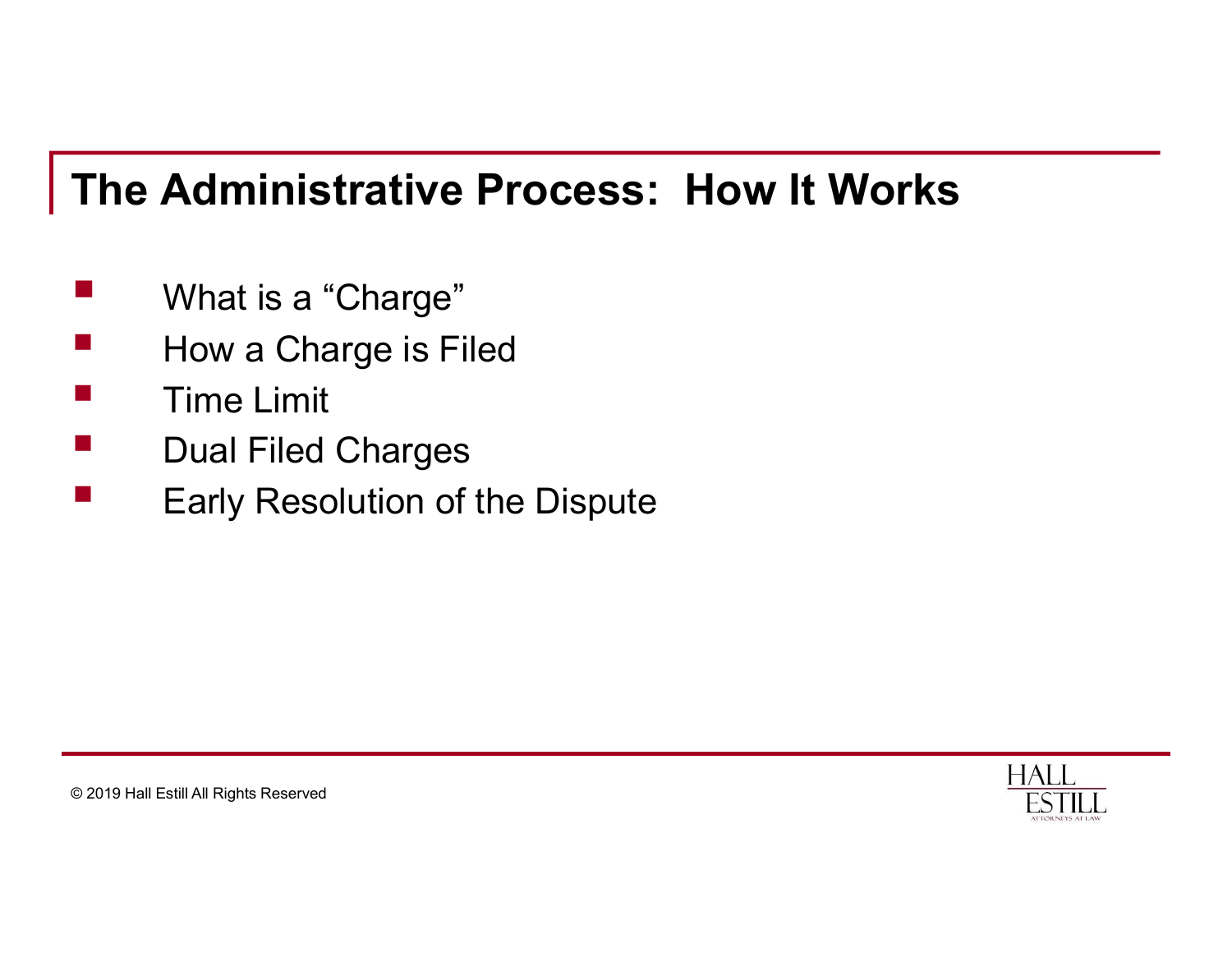## Employer Initial Steps on Receipt of a Charge mployer Initial Steps on Receipt of a<br>
Review the Charge<br>
Determine Timeliness of Charge<br>
Determine Basis for Charge and Scope of In mployer Initial Steps on Receipt of a Charge<br>
Review the Charge<br>
Determine Timeliness of Charge<br>
Determine Basis for Charge and Scope of Investigation<br>
Determine Person Responsible for Responding to the

- 
- 
- 
- mployer Initial Steps on Receipt of a Charge<br>
Review the Charge<br>
Determine Timeliness of Charge<br>
Determine Basis for Charge and Scope of Investigation<br>
Determine Person Responsible for Responding to the<br>
Charge **IMPLOYER INITERT STATES OF RECEIPT OF A Charge<br>
The Review the Charge<br>
Determine Timeliness of Charge<br>
Determine Basis for Charge and Scope of Investigation<br>
Determine Person Responsible for Responding to the Charge Charge**

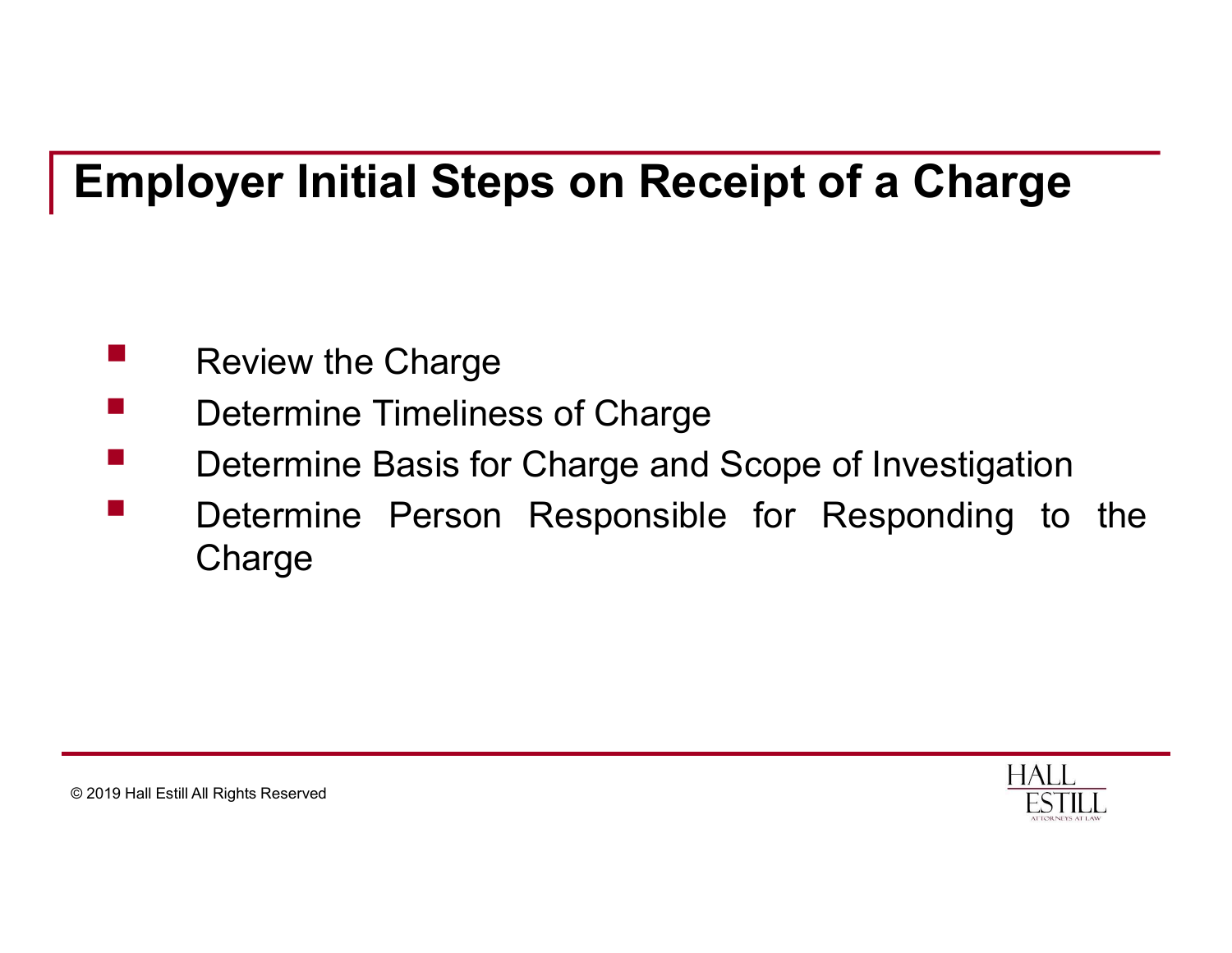## <table>\n<tbody>\n<tr>\n<th>implayer Initial Steps on Receiver of a Charge</th>\n</tr>\n<tr>\n<td>Notification of Policy Prohibiting Retaliation</td>\n</tr>\n<tr>\n<td>Initial Contact with Agency Investigator</td>\n</tr>\n<tr>\n<td>Document All Contact with Agency</td>\n</tr>\n</tbody>\n</table> <table>\n<tbody>\n<tr>\n<th>implayer Initial Steps on Receiver of a Charge</th>\n</tr>\n<tr>\n<td>■</td>\n<td>Notification of Policy Prohibiting Retaliation</td>\n</tr>\n<tr>\n<td>■</td>\n<td>Initial Contact with Agency Investigator</td>\n</tr>\n<tr>\n<td>■</td>\n<td>Document All Contact with Agency</td>\n</tr>\n<tr>\n<td>■</td>\n<td>Accepte's for Decuments</td>\n</tr>\n</tbody>\n</table> <table>\n<tbody>\n<tr>\n<th>implayer Initial Steps on Receiver of a Charge</th>\n</tr>\n<tr>\n<td>1</td>\n<td>Notification of Policy Prohibiting Retaliation</td>\n</tr>\n<tr>\n<td>2</td>\n<td>Initial Contact with Agency Investigator</td>\n</tr>\n<tr>\n<td>3</td>\n<td>Document All Contact with Agency</td>\n</tr>\n<tr>\n<td>4</td>\n<td>Algorithm Hold</td>\n</tr>\n</tbody>\n</table> Fillering Steps on Receipt of a Charge cont.<br>
■ Notification of Policy Prohibiting Retaliation<br>
■ Initial Contact with Agency Investigator<br>
■ Document All Contact with Agency<br>
Agency Requests for Documents<br>
■ Litigation H External Initial Steps on Receipt of a C<br>
■ Notification of Policy Prohibiting Retaliation<br>
■ Initial Contact with Agency Investigator<br>
■ Document All Contact with Agency<br>
Agency Requests for Documents<br>
■ Litigation Hold<br> Employer Initial Steps on Receipt of a Charge cont.

- 
- 
- 
- 
- 
- Notification of Policy Prohibiting Retaliation<br>
 Initial Contact with Agency Investigator<br>
 Document All Contact with Agency<br>
Agency Requests for Documents<br>
Litigation Hold<br>
 Investigation of the Facts Underlying the

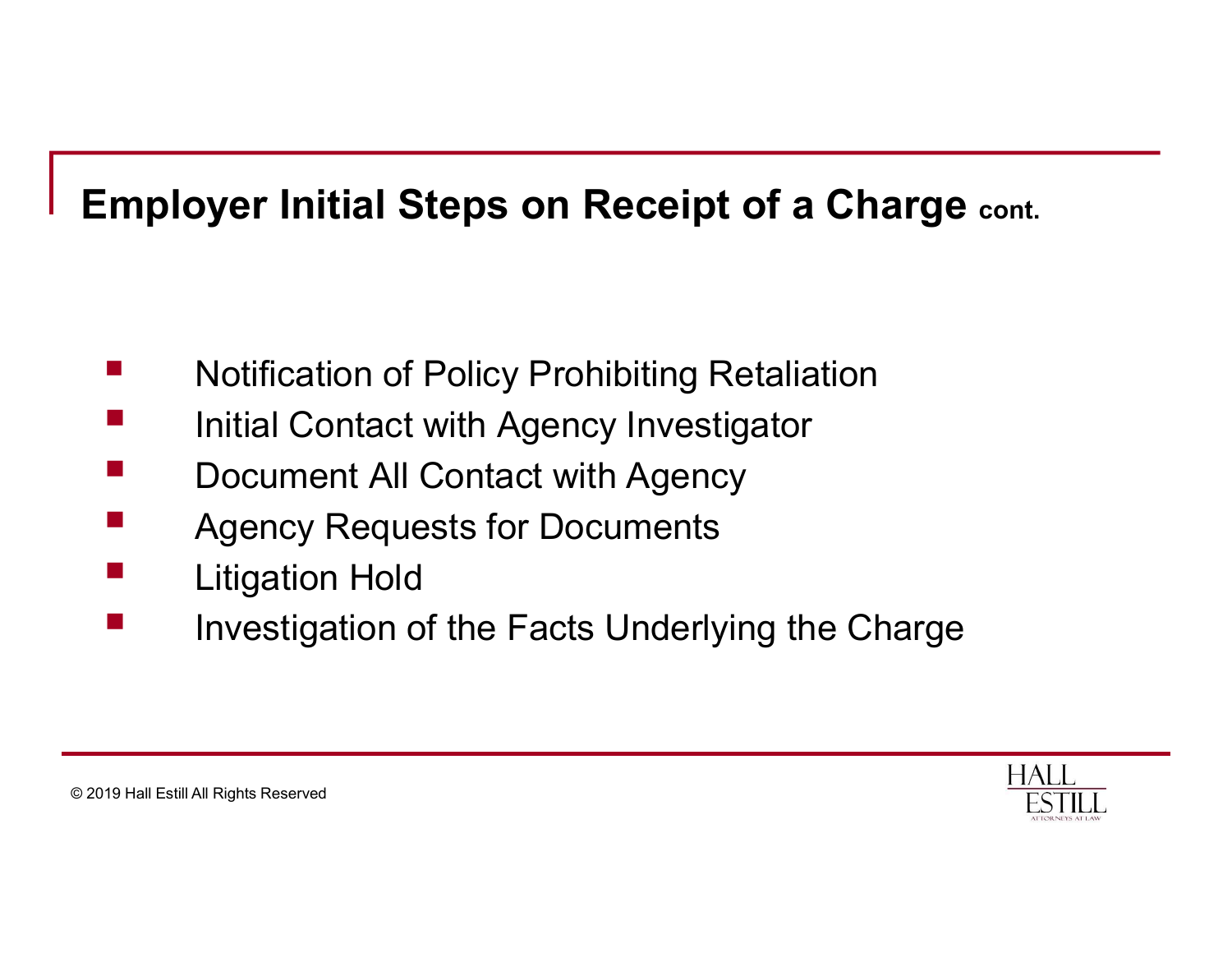- Goals of the Investigation<br>• Discover the pertinent facts that support or rebut the all<br>• harassment, or retaliation. **als of the Investigation**<br>• Discover the pertinent facts that support or rebut the allegations of discrimination,<br>• Document the company's prompt corrective action if the charging party made an **S of the Investigation**<br>Discover the pertinent facts that support or rebut the allegarednarassment, or retaliation.<br>Document the company's prompt corrective action if the c<br>internal complaint of discrimination or other mi **IS Of the Investigation**<br>
• Discover the pertinent facts that support or rebut the allegations of discrimination,<br>
• Document the company's prompt corrective action if the charging party made an<br>
• Determine whether the c
	-
	- internal complaint of the discrimination of the pertinent facts that support or rebut the allegations of discrimination,<br>harassment, or retaliation.<br>Document the company's prompt corrective action if the charging party mad **Solution**<br> **Example 19 and Solution**<br> **Example 19 and Solution Sharesment, or retaliation.**<br> **Example the company's prompt corrective action if the charging party made and internal complaint of discrimination or other mis** Frank of the **investigation**<br>Discover the pertinent facts that support or rebut the allegations of discrimination,<br>harassment, or retaliation.<br>Document the company's prompt corrective action if the charging party made an<br>i S of the Investigation<br>Discover the pertinent facts that support or rebut the allegations charassment, or retaliation.<br>Document the company's prompt corrective action if the charging<br>Internal complaint of discrimination or **Example 19 and Solution School with the statement facts that support or rebut the allegations of discrimination, harassment, or retaliation.**<br>
	• Document the company's prompt corrective action if the charging party made a **S of the Investigation**<br>Discover the pertinent facts that support or rebut the allegations of discrimination,<br>harassment, or retaliation.<br>Document the company's prompt corrective action if the charging party made an<br>inter ■ Discover the pertinent facts that support or rebut the allegations of discrimination,<br>harassment, or retaliation.<br>
	■ Decument the company's prompt corrective action if the charging party made an<br>
	internal complaint of d Discover the pertinent facts that support or rebut the allegations of discribar<br>asssment, or retaliation.<br>Document the company's prompt corrective action if the charging party<br>internal complaint of discrimination or other
	-
	-

Cont'd…

**HALL**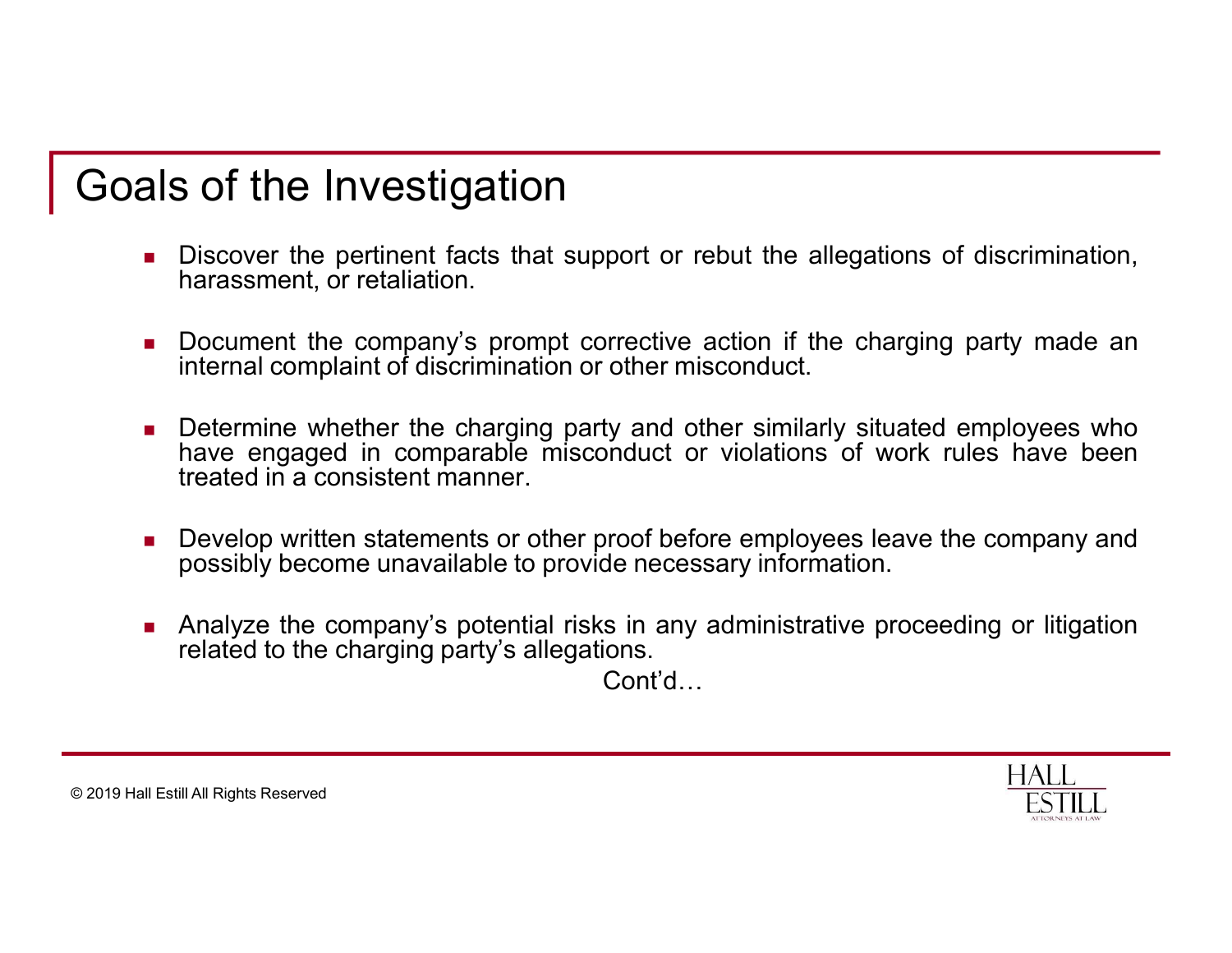#### Document Review

- 
- **Document Review<br>■ Charging Party's Personnel File<br>■ Charging Party's Employment History<br>■ Internal Complaint Files Document Review<br>
■ Charging Party's Personnel File<br>■ Charging Party's Employment History<br>■ Internal Complaint Files<br>■ Personnel File of the Accused and Other Witnesses**
- 
- <table>\n<tbody>\n<tr>\n<th>Document Review</th>\n</tr>\n<tr>\n<td>Charging Party's Personal File</td>\n</tr>\n<tr>\n<td>Charging Party's Employment History</td>\n</tr>\n<tr>\n<td>Internal Complaint Files</td>\n</tr>\n<tr>\n<td>Personal File of the Accused and Other Witnesses</td>\n</tr>\n<tr>\n<td>Comparative Data</td>\n</tr>\n</tbody>\n</table> **Document Review<br>
Charging Party's Personnel File<br>
Charging Party's Employment History<br>
Internal Complaint Files<br>
Personnel File of the Accused and Other Witnesses<br>
Comparative Data<br>
Final Personnel Policies<br>
Final Personn Document Review<br>
Charging Party's Personnel File<br>
Charging Party's Employment History<br>
Internal Complaint Files<br>
Personnel File of the Accused and Other Witr<br>
Comparative Data<br>
Employer Policies**
- 
- Employer Policies

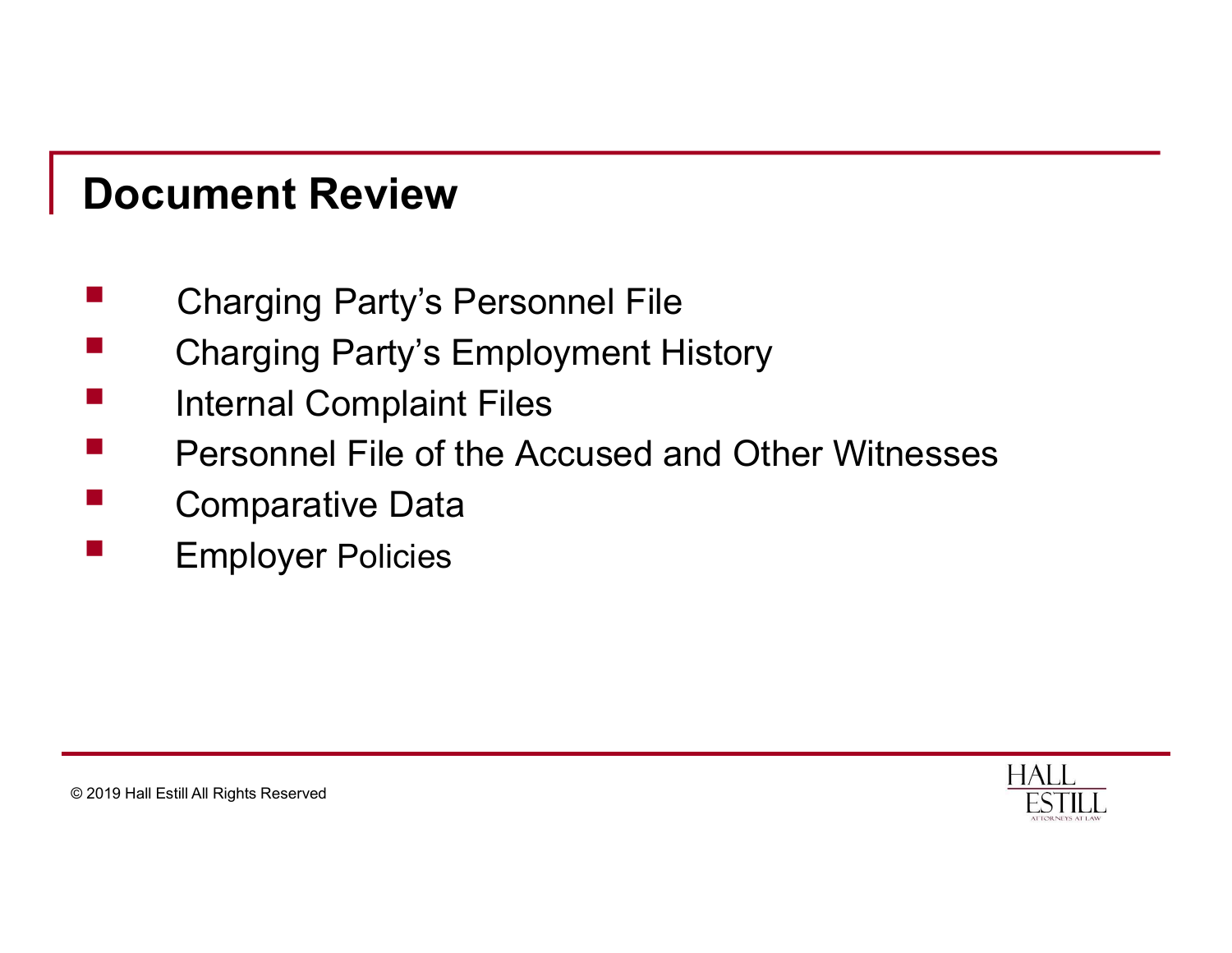# Preparing the Position Statement <table>\n<tbody>\n<tr>\n<th>Yreparing the Position Statement</th>\n</tr>\n<tr>\n<td>■</td>\n<td>Introducing Marty's Emplogment History</td>\n</tr>\n<tr>\n<td>■</td>\n<td>Erplain–I equitimate</td>\n<td>Nondiscriminatory</td>\n<td>Re</td>\n</tr>\n</tbody>\n</table>

- 
- 
- <table>\n<tbody>\n<tr>\n<th>Preparing the Position Statement</th>\n</tr>\n<tr>\n<td>Intoductory Material</td>\n</tr>\n<tr>\n<td>Charging Party's Employment History</td>\n</tr>\n<tr>\n<td>Explain Legitimate, Nondiscriminatory Reason for the Disputed Decision</td>\n</tr>\n</tbody>\n</table> Preparing the Position Statement<br>
■ Introductory Material<br>
■ Charging Party's Employment History<br>
■ Explain Legitimate, Nondiscriminatory Reason for the<br>
Disputed Decision<br>
■ Use of Comparative Data **Tring the Position Statement<br>
Introductory Material<br>
Charging Party's Employment History<br>
Explain Legitimate, Nondiscriminatory R<br>
Disputed Decision<br>
Use of Comparative Data<br>
Response to Fach Allegation in the Charge** <table>\n<tbody>\n<tr>\n<th>Preparing the Position Statement</th>\n</tr>\n<tr>\n<td>Introducing the Position Statement</td>\n</tr>\n<tr>\n<td>Chargining Party's Employment History</td>\n</tr>\n<tr>\n<td>Explain Legitimate, Nondiscriminatory Reason of Disputed Decision</td>\n</tr>\n<tr>\n<td>Use of Comparative Data Response to Each Algebra in the Charge</td>\n</tr>\n<tr>\n<td>Conclusion</td>\n</tr>\n</tbody>\n</table> The Position Statement<br>
The Introductory Material<br>
Charging Party's Employment History<br>
Explain Legitimate, Nondiscriminatory Reason for the<br>
Disputed Decision<br>
Use of Comparative Data<br>
Response to Each Allegation in the C
- 
- 
- **Conclusion**

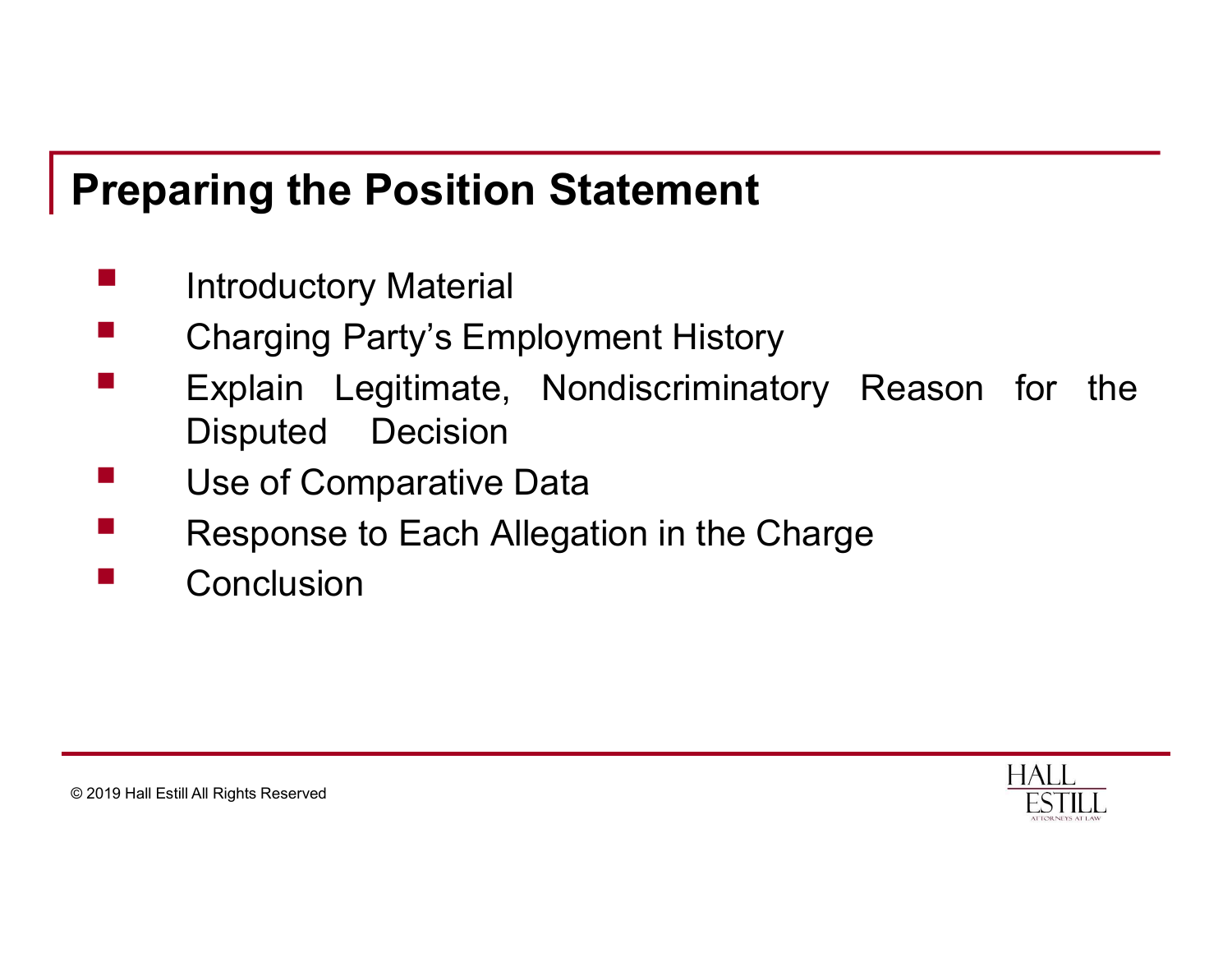## Responding to the Administrative Agency's<br>Request for Documents or Request for Additional<br>Information Responding to the Administrative Agency's<br>Request for Documents or Request for Additional<br>Information Information Responding to the Administrative Agency's<br>
Request for Documents or Request for Additional<br>
Information<br>
Agencies often request supplemental data from respondent<br>
employers. Although the agency may indicate that it needs<br>

Responding to the Administrative Agency's<br>Request for Documents or Request for Additional<br>Information<br>Agencies often request supplemental data from respondent<br>employers. Although the agency may indicate that it needs<br>infor **Responding to the Administrative Agency's<br>
Request for Documents or Request for Additional<br>
Information**<br>
Agencies often request supplemental data from respondent<br>
employers. Although the agency may indicate that it needs **Responding to the Administrative Agency's**<br> **Request for Documents or Request for Additional**<br> **Information**<br>
Agencies often request supplemental data from respondent<br>
employers. Although the agency may indicate that it n **Responding to the Administrative Agency's<br>
Request for Documents or Request for Additional<br>
Information**<br>
Agencies often request supplemental data from respondent<br>
employers. Although the agency may indicate that it needs **Request for Documents or Request for Additional Information**<br> **Agencies often request supplemental data from respondent**<br>
employers. Although the agency may indicate that it needs<br>
information to close the case, each requ Information<br>
Agencies often request supplemental data from respondent<br>
employers. Although the agency may indicate that it needs<br>
information to close the case, each requested document should<br>
be considered on its own meri **Agencies often request supplemental data from respondent**<br>employers. Although the agency may indicate that it needs<br>information to close the case, each requested document should<br>be considered on its own merits and in lig

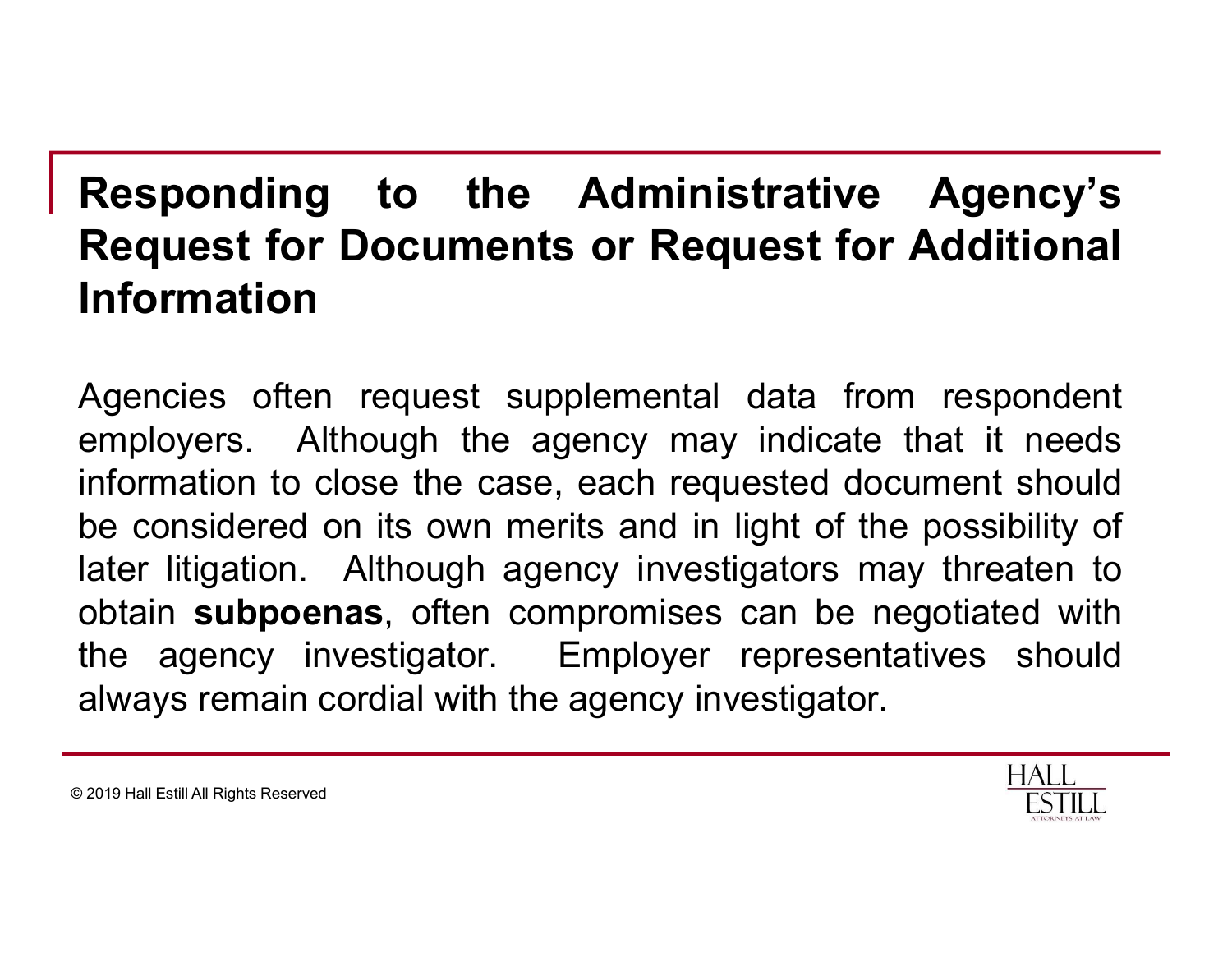# Participation in a Fact-Finding Conference<br>- Before attending any fact-finding conference, all witnesses

- **Participation in a Fact-Finding Conference**<br> **Exercise attending any fact-finding conference, all witnesses**<br>
should be prepared as though they were participating in a court<br>
proceeding or **deposition**. **articipation in a Fact-Finding Conference**<br>Before attending any fact-finding conference, all witnesses<br>should be prepared as though they were participating in a court<br>proceeding or **deposition**.<br>Remind employees that the **Participation in a Fact-Finding Conference**<br> **Exercise Exercise Should be prepared as though they were participating in a court proceeding or deposition.**<br> **Exercise Action** employees that the company's attorney does not **articipation in a Fact-Finding Conference**<br>Before attending any fact-finding conference, all wither<br>should be prepared as though they were participating in a<br>proceeding or **deposition**.<br>Remind employees that the company's **Participation in a Fact-Finding Conference**<br> **Exerce attending any fact-finding conference**, all witnesses<br>
should be prepared as though they were participating in a court<br>
proceeding or **deposition**.<br> **Examind employees articipation in a Fact-Finding Conferen**<br>Before attending any fact-finding conference,<br>should be prepared as though they were participa<br>proceeding or **deposition**.<br>Remind employees that the company's attor<br>represent non-s ■ Before attending any fact-finding conference, all witnesses should be prepared as though they were participating in a court proceeding or **deposition**.<br>
■ Remind employees that the company's attorney does not represent Before attending any fact-finding conference, all witnesses<br>should be prepared as though they were participating in a court<br>proceeding or **deposition**.<br>Remind employees that the company's attorney does not<br>represent non-su
- 
- 
- 

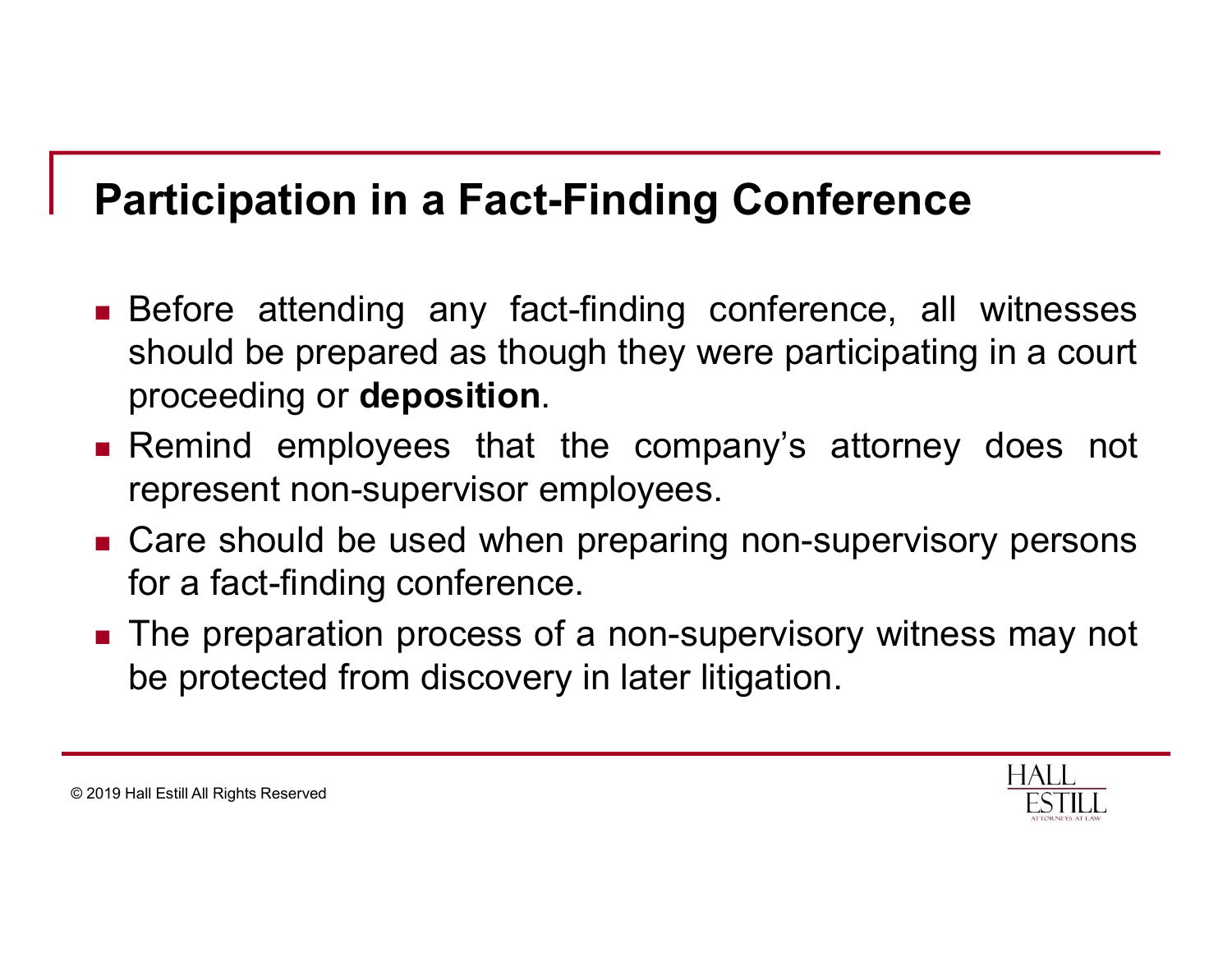#### Agency Requests for On-Site Interviews

- Agency Requests for On-Site Interviews<br>■ A request for on-site interviews is an indication that the EEOC<br>has taken a particular interest in the charge.<br>■ When the agency investigator requests an on-site interview **gency Requests for On-Site Interviews**<br>A request for on-site interviews is an indication that the **EEOC**<br>has taken a particular interest in the charge.<br>When the agency investigator requests an on-site interview,<br>the emplo **Agency Requests for On-Site Interviews**<br>
■ A request for on-site interviews is an indication that the **EEOC**<br>
has taken a particular interest in the charge.<br>
■ When the agency investigator requests an on-site interview,<br> **gency Requests for On-Site Interviews**<br>A request for on-site interviews is an indication that the **EEOC**<br>has taken a particular interest in the charge.<br>When the agency investigator requests an on-site interview,<br>the emplo
- 
- **Agency Requests for On-Site Interviews**<br>
 A request for on-site interviews is an indication that the **EEOC**<br>
has taken a particular interest in the charge.<br>
 When the agency investigator requests an on-site interview,<br> **Current School School School School School School School School**<br>A request for on-site interviews is an indication that the **EEOC**<br>has taken a particular interest in the charge.<br>When the agency investigator requests an on

Cont'd…

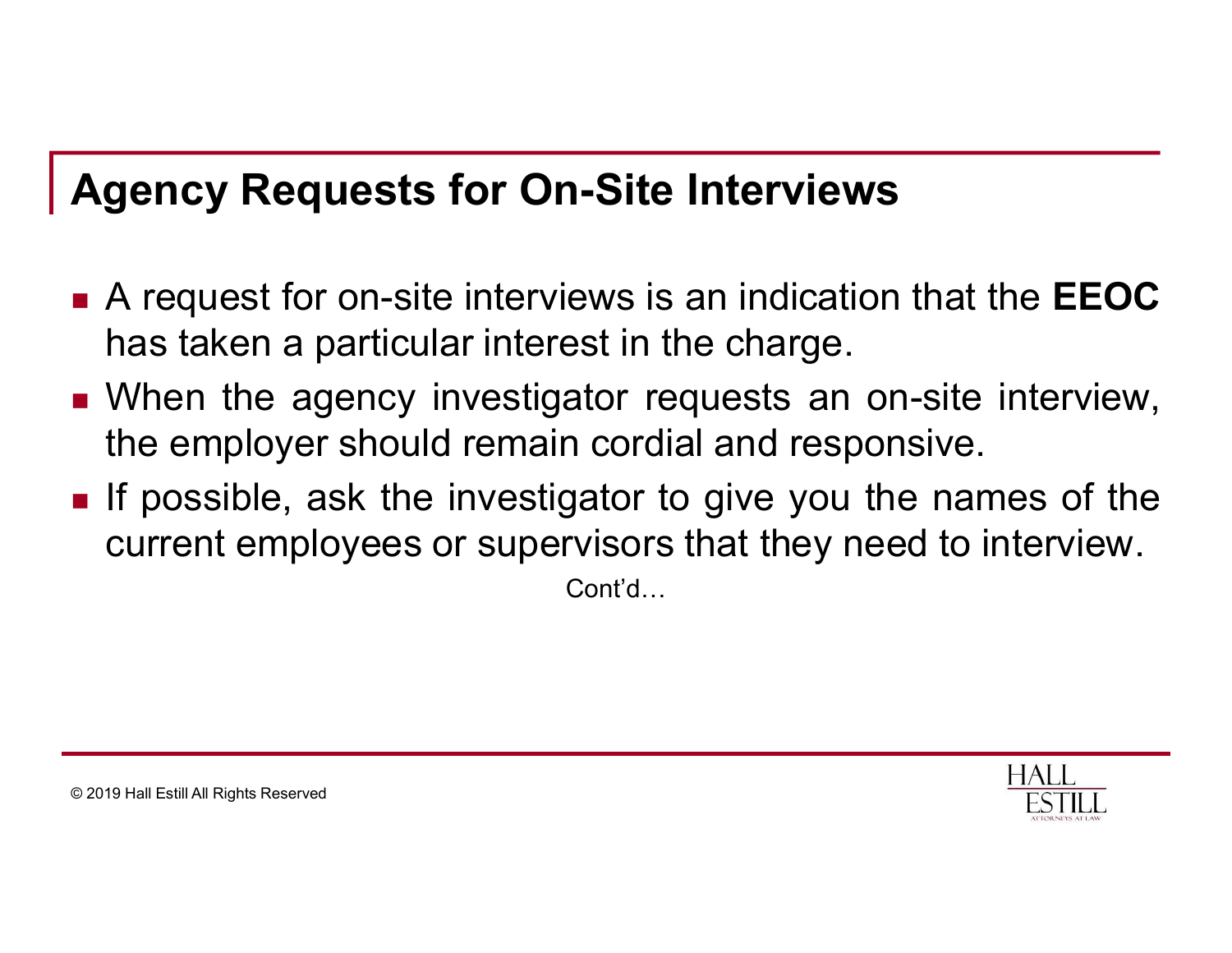- The employer is entitled to have counsel present for on-site<br>interviews with supervisory employees.<br>■ The employer is not entitled to have counsel present for non-The employer is entitled to have counsel present for on-<br>interviews with supervisory employees.<br>The employer is not entitled to have counsel present for r<br>supervisory employee interviews with the agency investig
- The employer is entitled to have counsel present for on-site<br>interviews with supervisory employees.<br>The employer is not entitled to have counsel present for non-<br>supervisory employee interviews with the agency investigator The employer is entitled to have counsel present for on-site<br>interviews with supervisory employees.<br>The employer is not entitled to have counsel present for non-<br>supervisory employee interviews with the agency investigator The employer is entitled to have counsel present for on-site<br>interviews with supervisory employees.<br>The employer is not entitled to have counsel present for non-<br>supervisory employee interviews with the agency investigator The employer is entitled to have counsel present for<br>interviews with supervisory employees.<br>The employer is not entitled to have counsel present for<br>supervisory employee interviews with the agency inves<br>but, depending on t

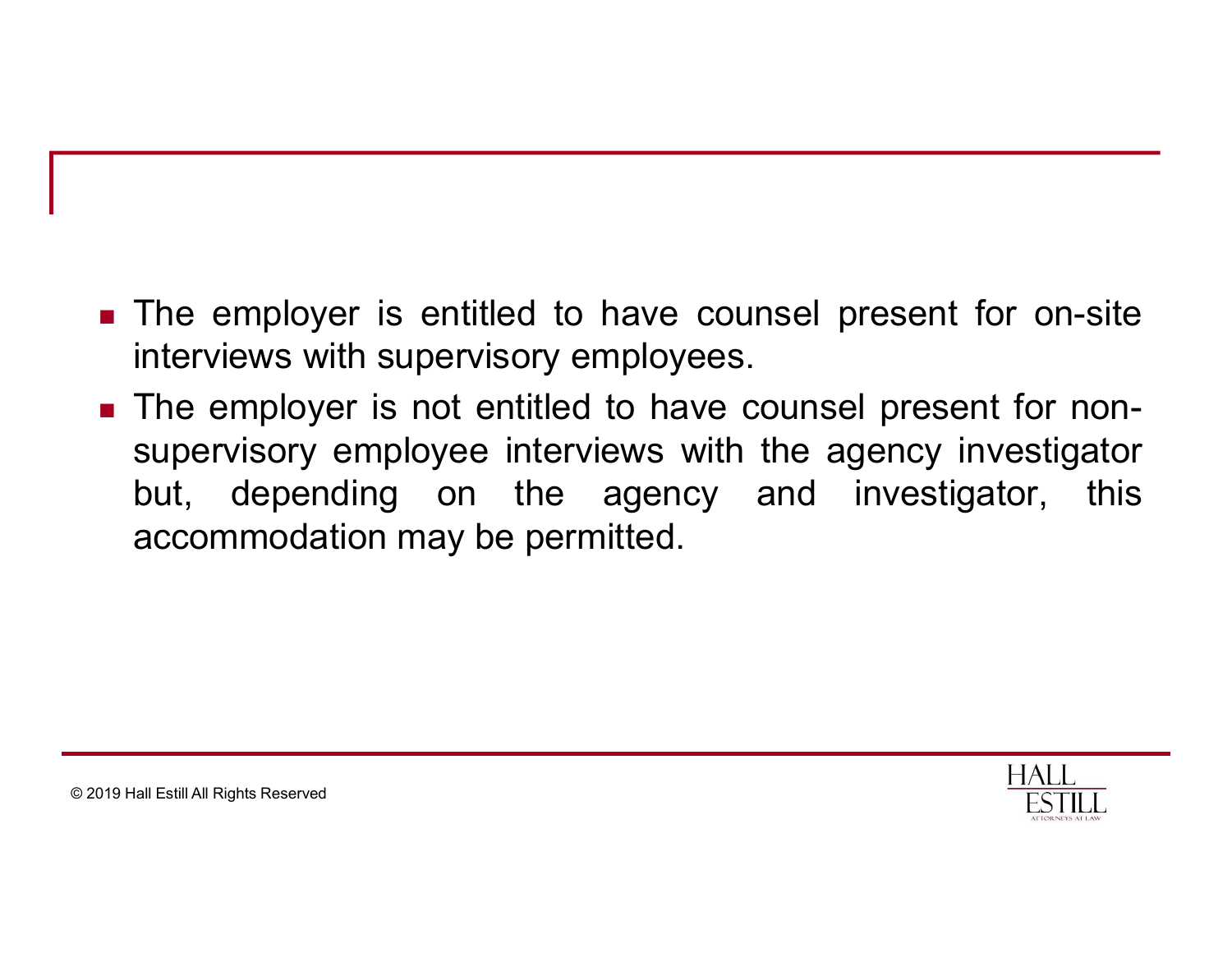#### Agency Determinations

- 
- **Agency Determinations<br>■ "Reasonable Cause".<br>■ "Dismissal and Notice of Rights" letter or sta<br>■ Possible legal action** Agency Determinations<br>■ "Reasonable Cause".<br>■ "Dismissal and Notice of Rights" letter or statement.<br>■ Possible legal action. Agency Determinations<br>■ "Reasonable Cause".<br>■ "Dismissal and Notice of Rights" letter or stat<br>■ Possible legal action.
- 

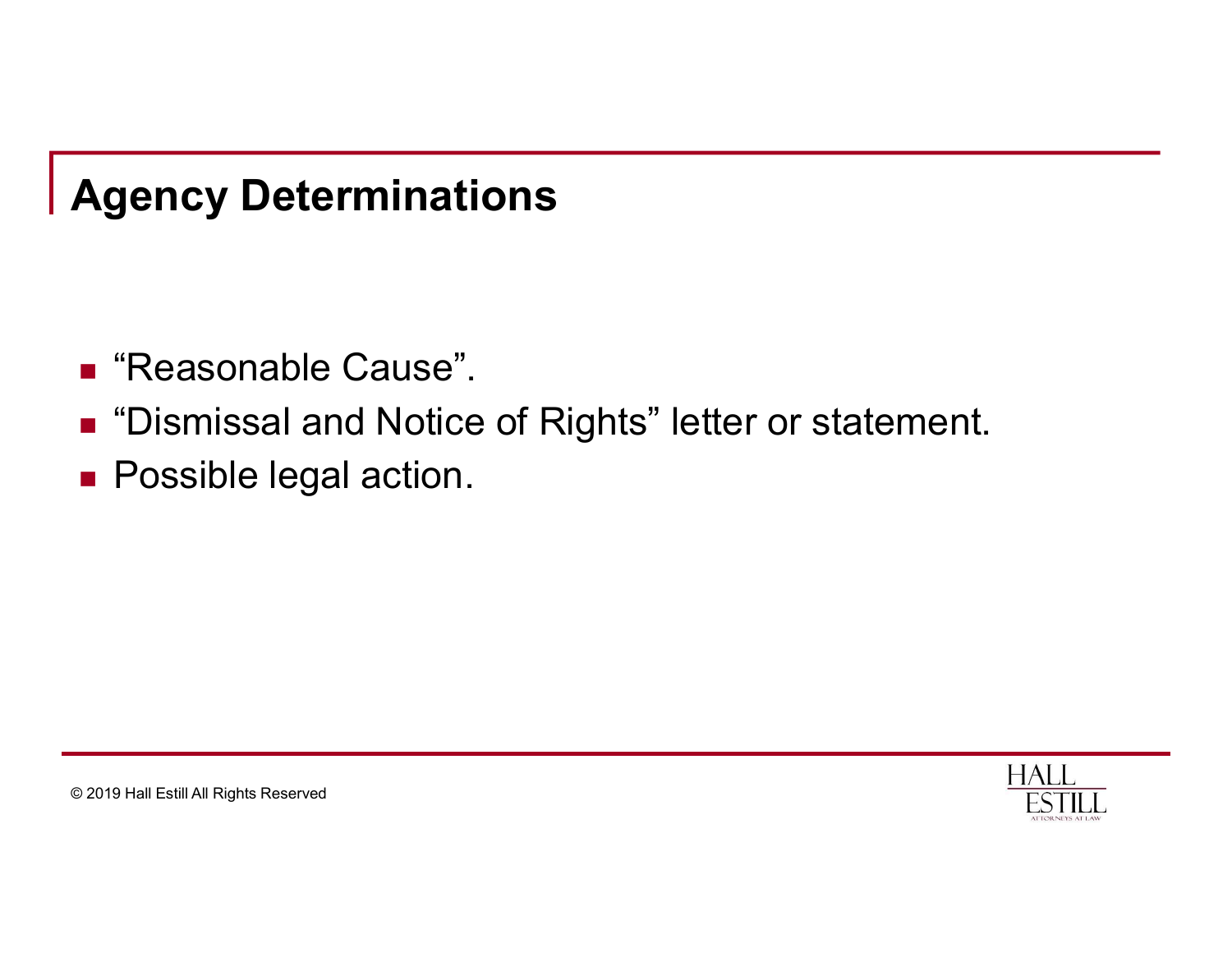#### Conciliation

- **Conciliation**<br>• Require the employer to pay a monetary settlement, post a remedial notice, and provide employee training. onciliation<br>Require the employer to pay a monetary settlement, post a<br>remedial notice, and provide employee training.<br>Allow the EEOC to monitor the employer's compliance with
- **Conciliation**<br>
 Require the employer to pay a monetary settlement, post a remedial notice, and provide employee training.<br>
 Allow the EEOC to monitor the employer's compliance with the conciliation agreement by inspect **CONCILIATION**<br>The conciliation<br>The conciliation and provide employee training.<br>Allow the EEOC to monitor the employer's compliance with<br>the conciliation agreement by inspecting and copying records<br>related to the employer' **Propertigate Conciliation**<br>Require the employer to pay a monetary settlement, post a<br>remedial notice, and provide employee training.<br>Allow the EEOC to monitor the employer's compliance with<br>the conciliation agreement by i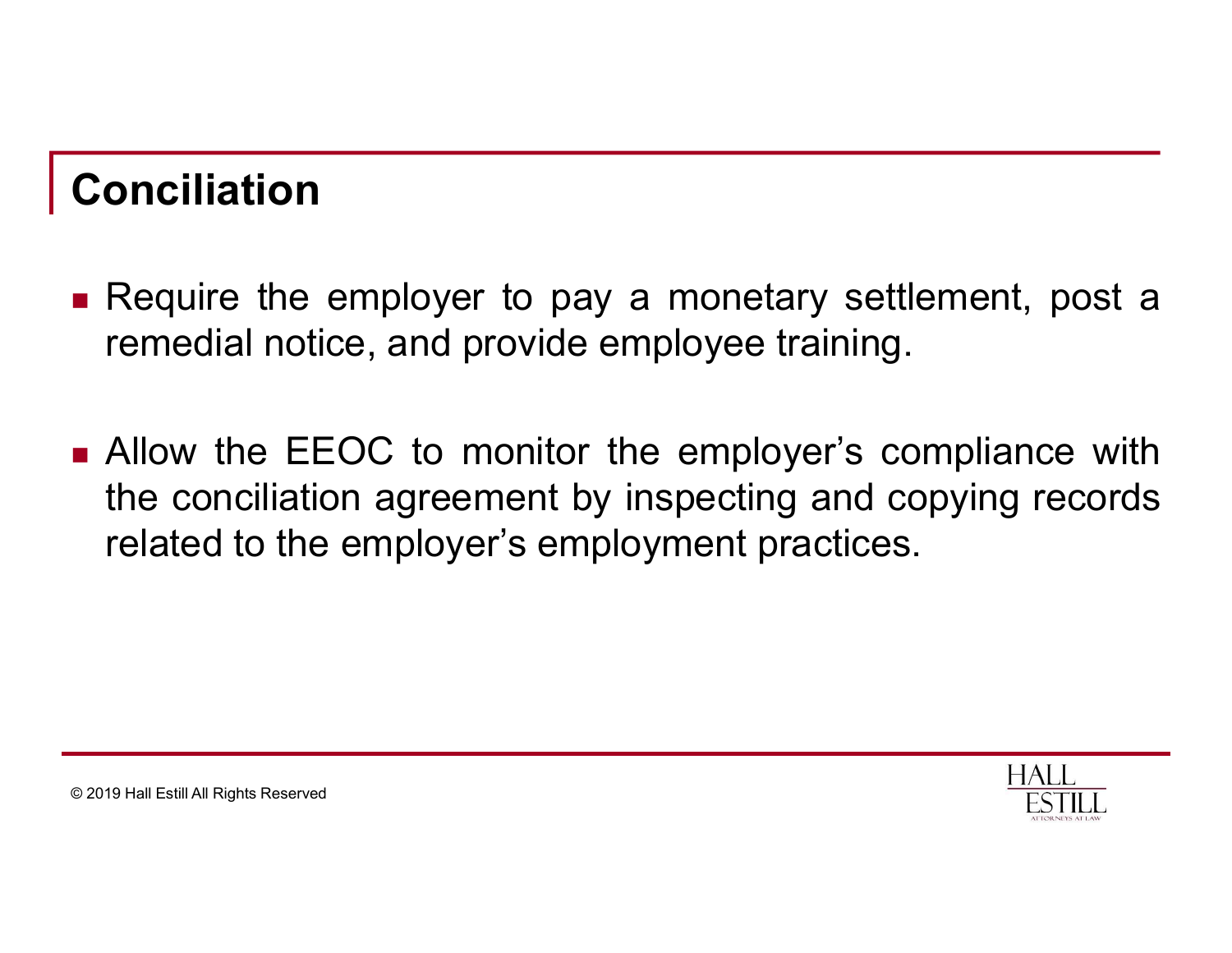#### 2019 EEOC Update

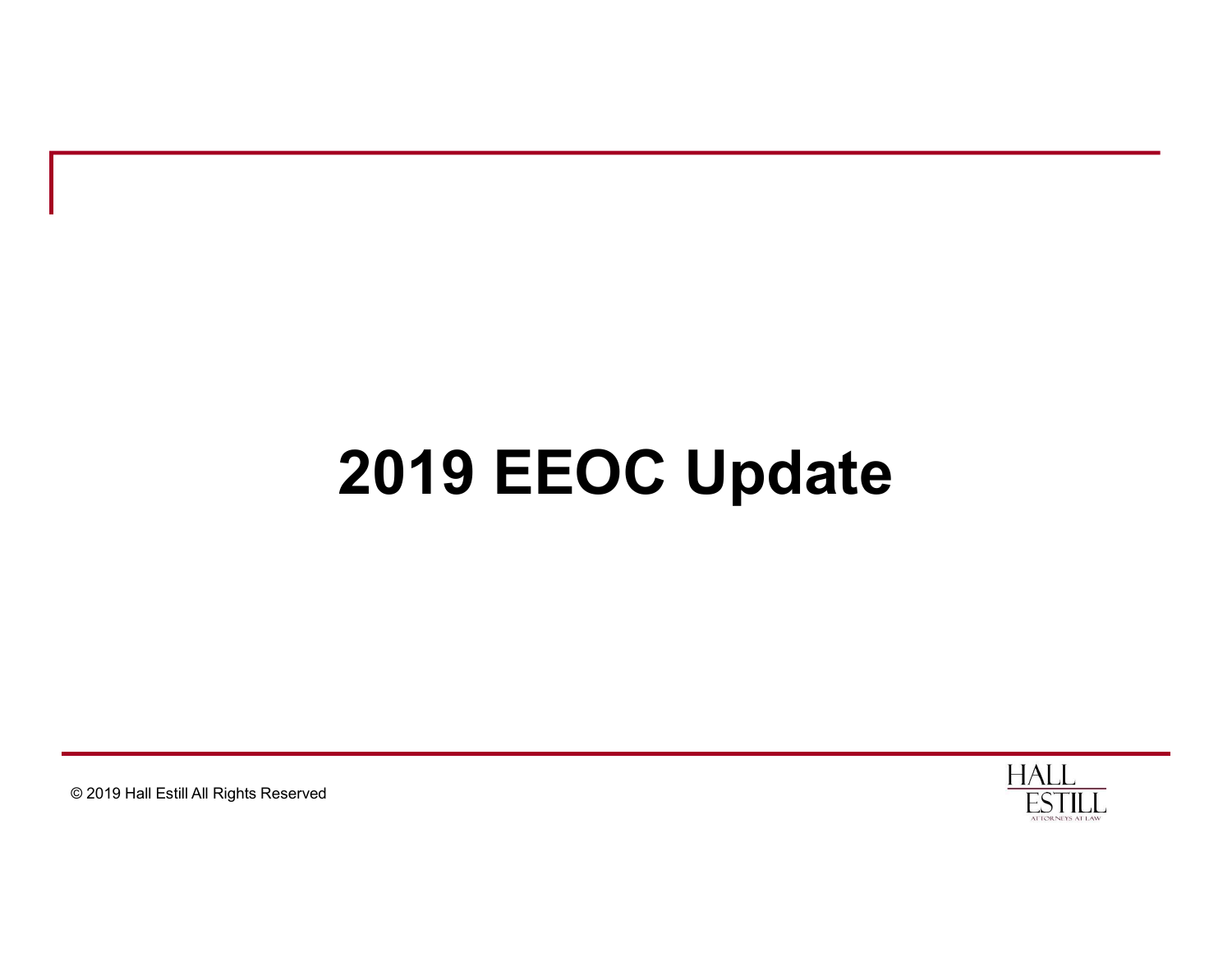#### Wellness Programs

- Wellness Programs<br>
EEOC has not yet issued proposed rules regarding<br>
wellness programs following the decision in AARP v.<br>
EEOC 292 F. Supp. 3d 238 which vacated incentive Follness Programs<br>EEOC has not yet issued proposed rules regarding<br>wellness programs following the decision in AARP v.<br>EEOC, 292 F. Supp. 3d 238 which vacated incentive<br>limits established by the EEOC which were to take eff Force Section Controllers Programs<br>
EEOC has not yet issued proposed rules regarding<br>
wellness programs following the decision in AARP v.<br>
EEOC, 292 F. Supp. 3d 238 which vacated incentive<br>
limits established by the EEOC w **Inless Programs**<br>
EEOC has not yet issued proposed rules regarding<br>
wellness programs following the decision in *AARP v.*<br>
EEOC, 292 F. Supp. 3d 238 which vacated incentive<br>
limits established by the EEOC which were to ta **The Summer Setter Setter Setter Setter Setter Setter Setter Setter Setter Setter Setter Setter Setter Setter Setter Setter Setter Setter Setter Setter Setter Setter Setter Setter Setter Setter Setter Setter Setter Setter** ■ EEOC has not yet issued proposed rules regarding<br>wellness programs following the decision in *AARP v.*<br>EEOC, 292 F. Supp. 3d 238 which vacated incentive<br>limits established by the EEOC which were to take effect<br>January EEOC has not yet issued proposed rules r<br>wellness programs following the decision in *REOC*, 292 F. Supp. 3d 238 which vacated<br>limits established by the EEOC which were to ta<br>January 1, 2019.<br>Indications that a Notice of P
- 

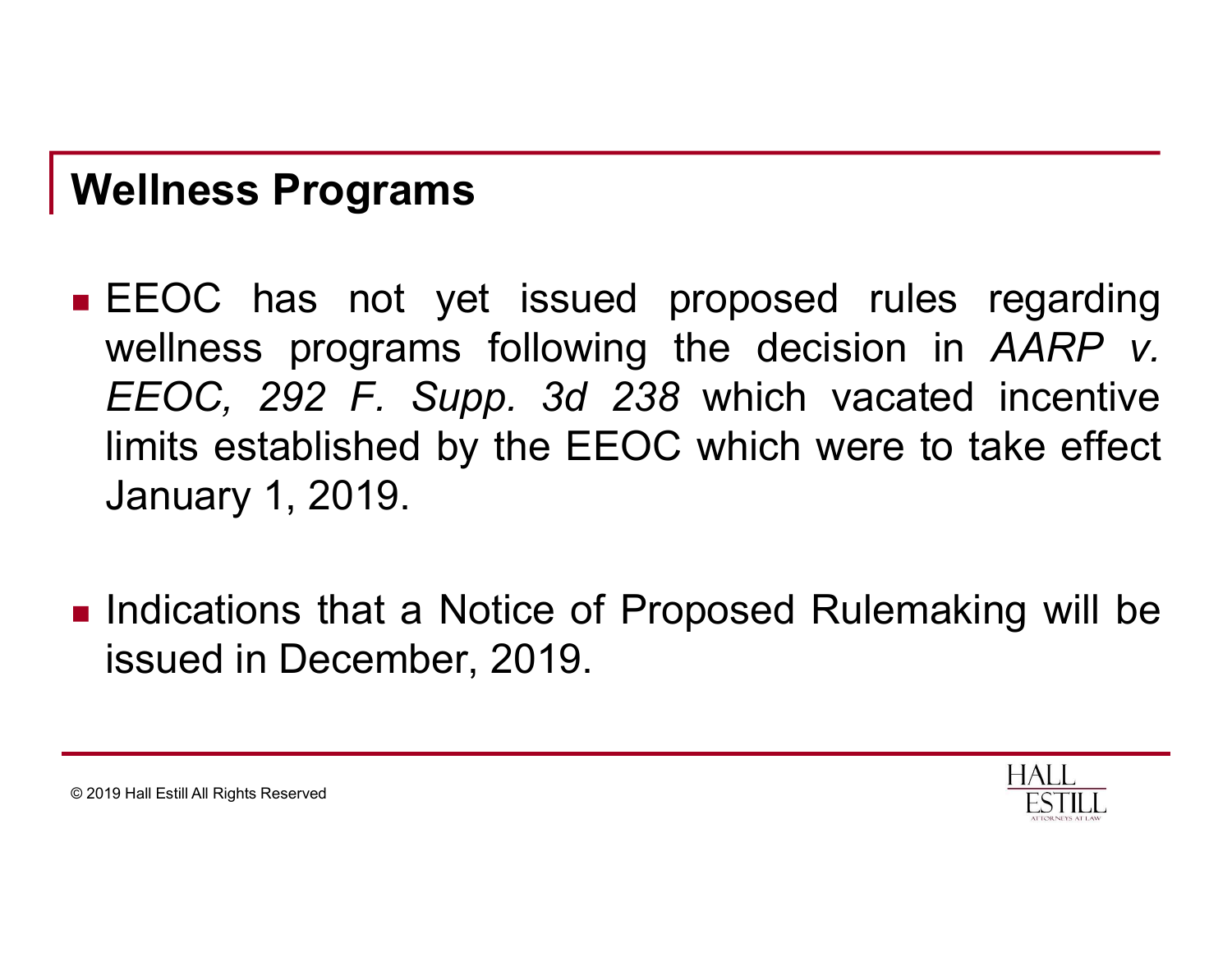#### Health Insurance Portability and Accountability Act & Affordable Care Act

- **Health Insurance Portability and Accountability Act &**<br> **Affordable Care Act**<br>
 Wellness programs are regulated in part by HIPAA, as amended<br>
by the ACA, as well as by HIPAA's implementing regulations.<br>■ HIPAA prohibits **Example 18 Example 10 Sealth Insurance Portability and Accountability Act &**<br> **Straight Care Act**<br>
Wellness programs are regulated in part by HIPAA, as amended<br>
by the ACA, as well as by HIPAA's implementing regulations.<br>
- **Health Insurance Portability and Accountability Act &**<br> **Affordable Care Act**<br> **Exercise Manumiful Manumiful Action**<br> **Exercise Subsets** programs are regulated in part by HIPAA, as amended<br>
by the ACA, as well as by HIPAA **Example 15 Sealth Insurance Portability and Accountability Act &**<br> **Tordable Care Act**<br>
Wellness programs are regulated in part by HIPAA, as amended<br>
by the ACA, as well as by HIPAA's implementing regulations.<br>
HIPAA proh
- **Health Insurance Portability and Accountability Act &**<br> **Affordable Care Act**<br> **Exercise May of the ACA, as well as by HIPAA's implementing regulations.**<br> **EXECT HIPAA** prohibits health plans and insurers from discriminat **Example 12**<br> **Example Care Act**<br> **Example Care Act**<br> **Contable Care Act**<br> **Contable Care Act**<br> **Contable Care Act**<br> **Contable Care Act**<br> **Contable Care Act**<br> **Contable by HIPAA's implementing regulations.**<br> **HIPAA** prohib ealth Insurance Portability and Accountability Act &<br>
fordable Care Act<br>
Wellness programs are regulated in part by HIPAA, as amended<br>
by the ACA, as well as by HIPAA's implementing regulations.<br>
HIPAA prohibits health pla Attordable Care Act<br>
■ Wellness programs are regulated in part by HIPAA, as amended<br>
by the ACA, as well as by HIPAA's implementing regulations.<br>
■ HIPAA prohibits health plans and insurers from discriminating on<br>
the bas
- 300gg-4(b).

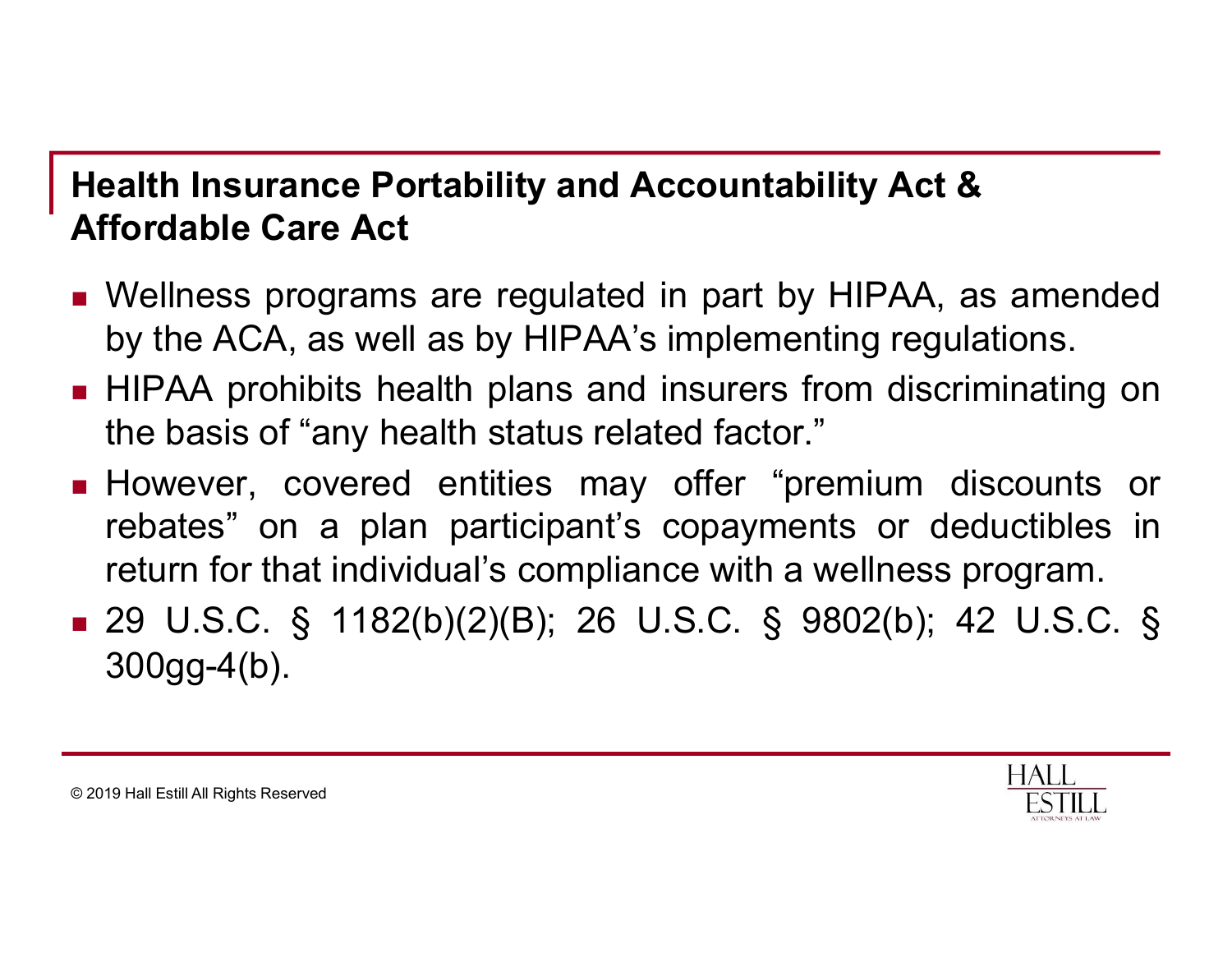#### Wellness Programs: Medical Information Collection

- Wellness programs typically involve the collection of medical information.
	- □ May be information regarding a disability; and/or
	- □ Genetic information.

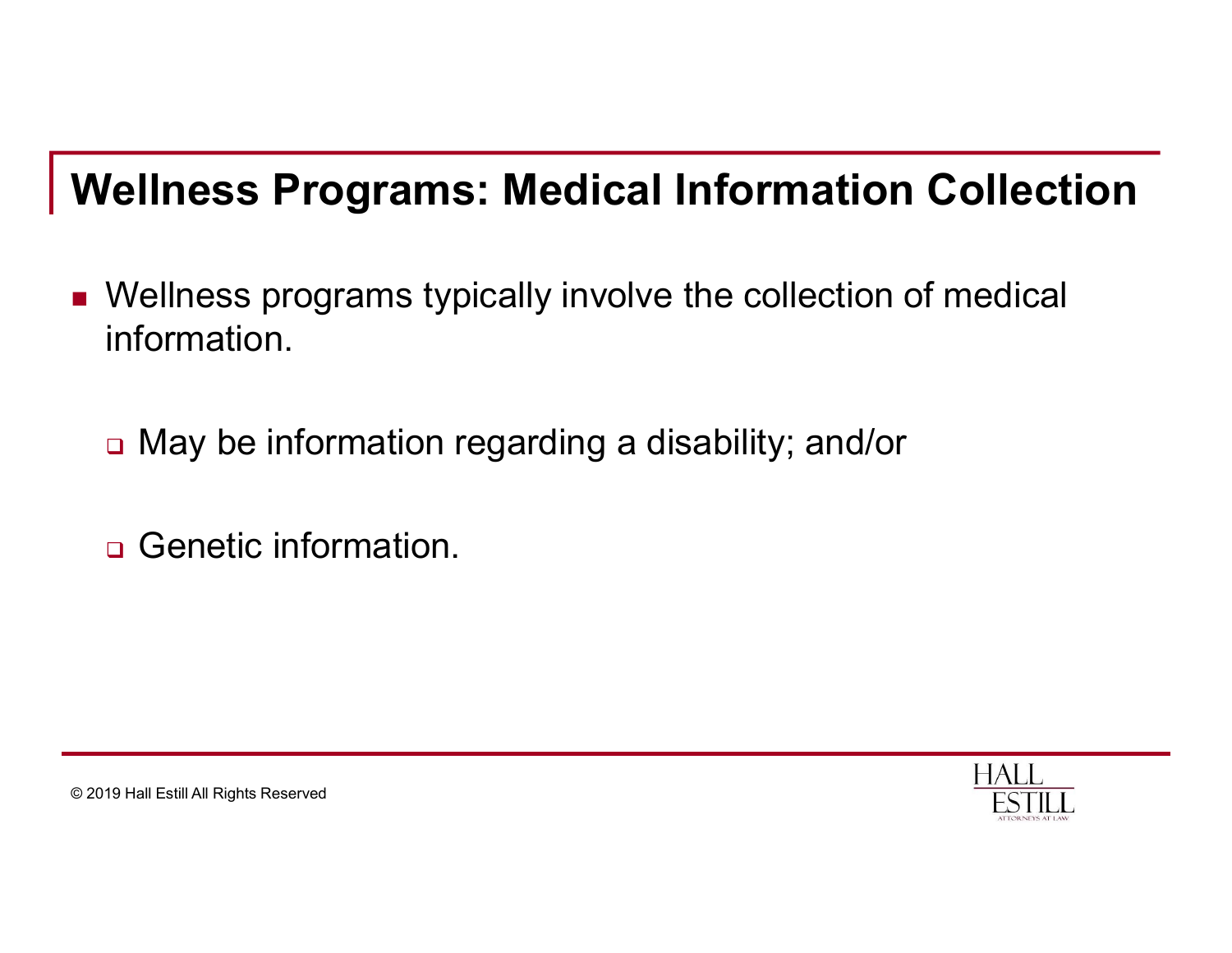#### ADA Limits Collection of Medical Information

**ADA Limits Collection of Medical Information**<br> **•** A covered entity shall not require a medical examination and shall not make inquiries of an employee as to whether such employee is an individual with a disability or as **DA Limits Collection of Medical Information**<br>A covered entity shall not require a medical examination and<br>shall not make inquiries of an employee as to whether such<br>employee is an individual with a disability or as to the **DA Limits Collection of Medical Information**<br>A covered entity shall not require a medical examination and<br>shall not make inquiries of an employee as to whether such<br>employee is an individual with a disability or as to the **DA Limits Collection of Medical Information**<br>A covered entity shall not require a medical examination and<br>shall not make inquiries of an employee as to whether such<br>employee is an individual with a disability or as to the **DA Limits Collection of Medical Information**<br>A covered entity shall not require a medical examination and<br>shall not make inquiries of an employee as to whether such<br>employee is an individual with a disability or as to th **DA Limits Collection of Medical Inf**<br>A covered entity shall not require a me<br>shall not make inquiries of an employe<br>employee is an individual with a disabi<br>and severity of the disability, unless<br>inquiry is shown to be job

 $\Box$  42 U.S.C. §12112(d)(4)(A); 29 C.F.R. §1630.14(c)

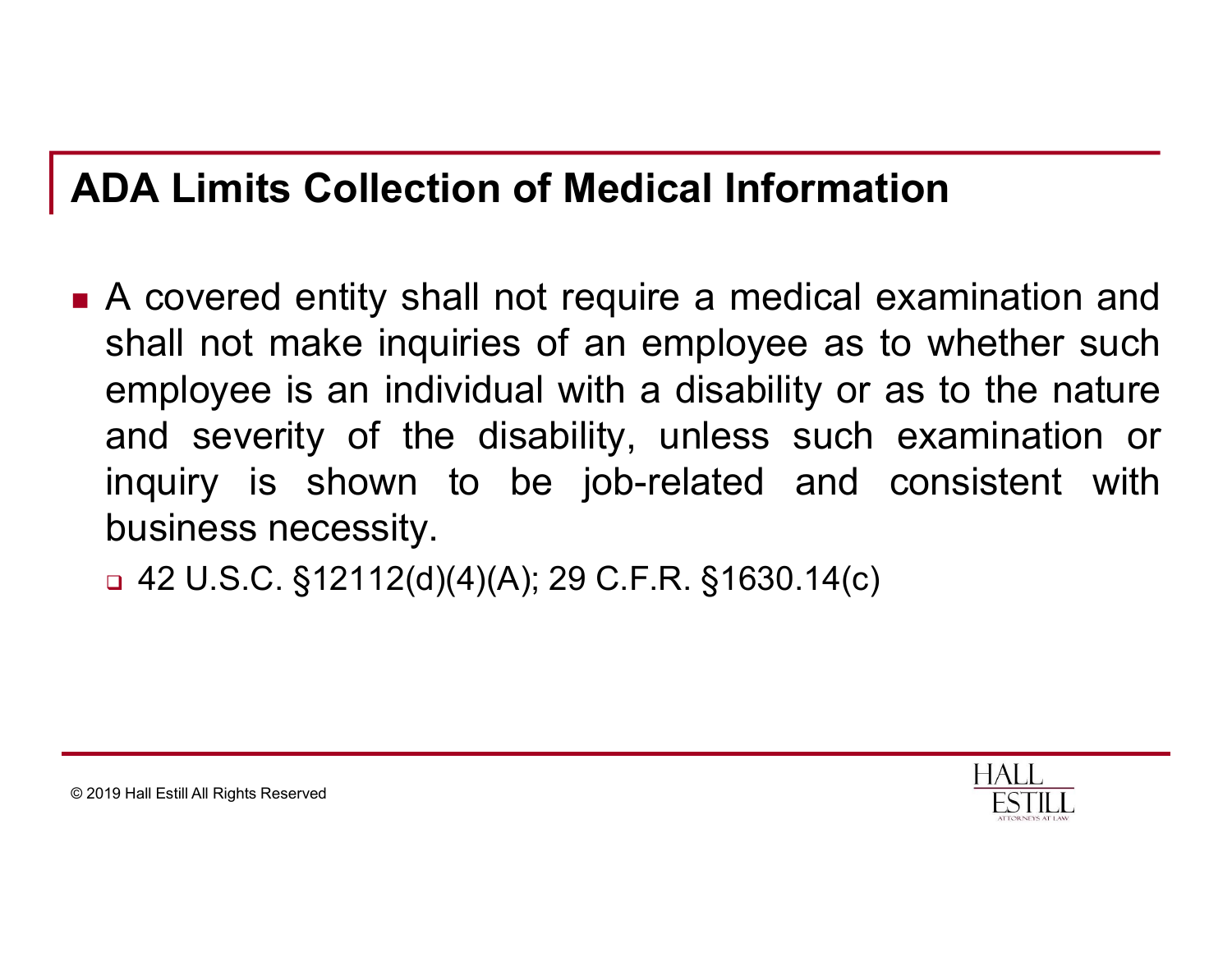#### ADA Exception Which Allows Collection

- **ADA Exception Which Allows Collection**<br> **Exception Which Allows Collection**<br> **Examinations and collect employee medical history as part of<br>
an "employee health program," as long as the employee's DA Exception Which Allows Collection**<br>The ADA provides that an employer may conduct medical<br>examinations and collect employee medical history as part of<br>an "employee health program," as long as the employee's<br>participatio **DA Exception Which Allows Collection**<br>The ADA provides that an employer may conduct medical<br>examinations and collect employee medical history as part of<br>an "employee health program," as long as the employee's<br>participatio DA Exception Which Allows Collection<br>The ADA provides that an employer may conduct medic<br>examinations and collect employee medical history as part<br>an "employee health program," as long as the employee<br>participation in the **DA Exception Which Allows Collectio**<br>The ADA provides that an employer ma<br>examinations and collect employee medican<br>an "employee health program," as long<br>participation in the program is "voluntary".<br>a 42 U.S.C. § 12112(d)
- "Voluntary" is not defined by the ADA.

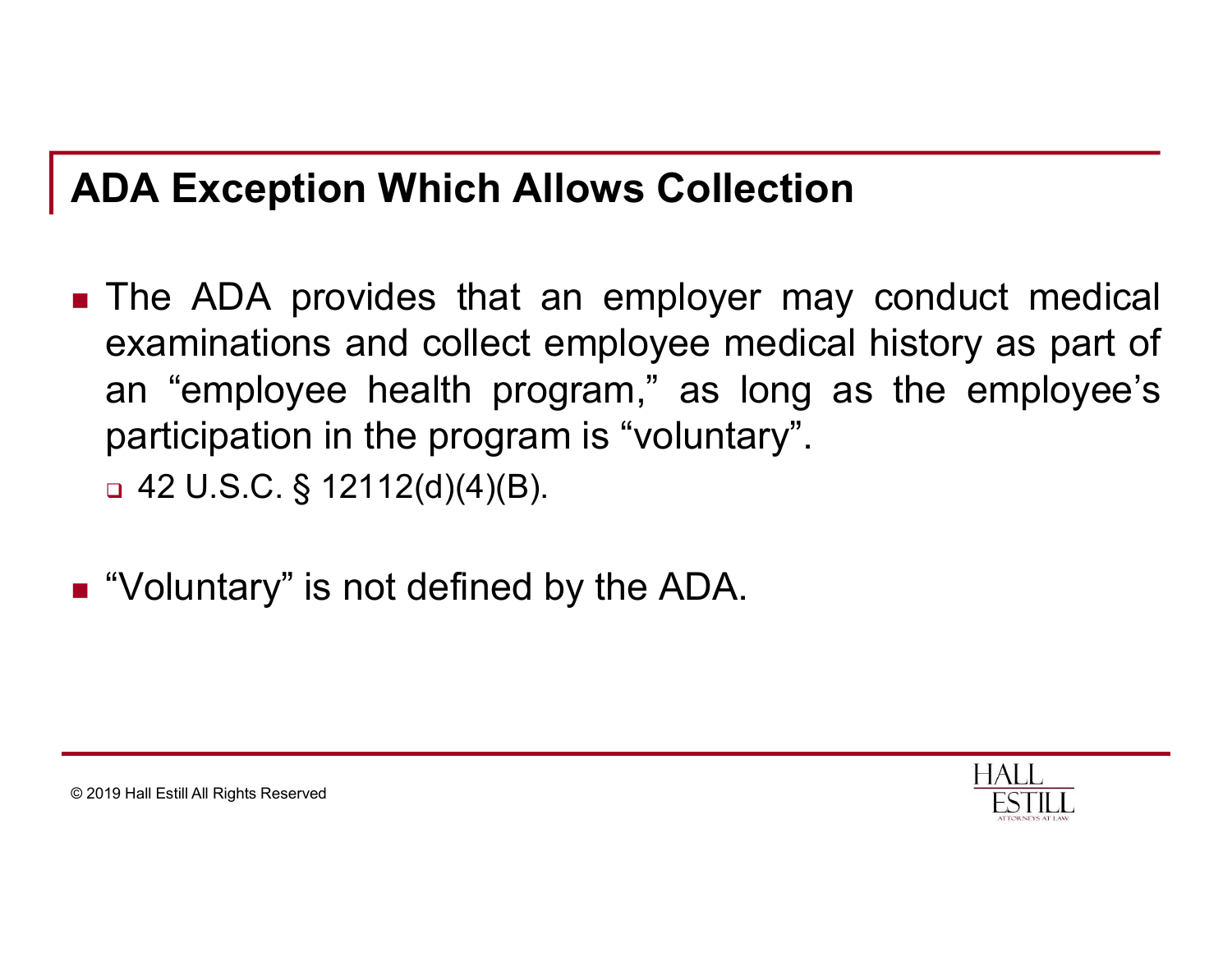#### Genetic Information Nondiscrimination Act

- Genetic Information Nondiscrimination Act<br>
GINA generally restricts the acquisition and disclosure of<br>
genetic information and prohibits the use of genetic<br>
information in making employment decisions, including **Exercic Information Nondiscrimination Act**<br>GINA generally restricts the acquisition and disclosure of<br>genetic information and prohibits the use of genetic<br>information in making employment decisions, including<br>discriminati **Exercic Information Nondiscrimination Act**<br>
GINA generally restricts the acquisition and disclosure of<br>
genetic information and prohibits the use of genetic<br>
information in making employment decisions, including<br>
discrimi **enetic Information Nondiscrimination Act**<br>GINA generally restricts the acquisition and disclosure of<br>genetic information and prohibits the use of genetic<br>information in making employment decisions, including<br>discriminatio **enetic Information Nondiscrimina**<br>
GINA generally restricts the acquisitio<br>
genetic information and prohibits the<br>
information in making employment discrimination against an employee or<br>
of genetic information.
- Applies to employers with 15 or more employees.

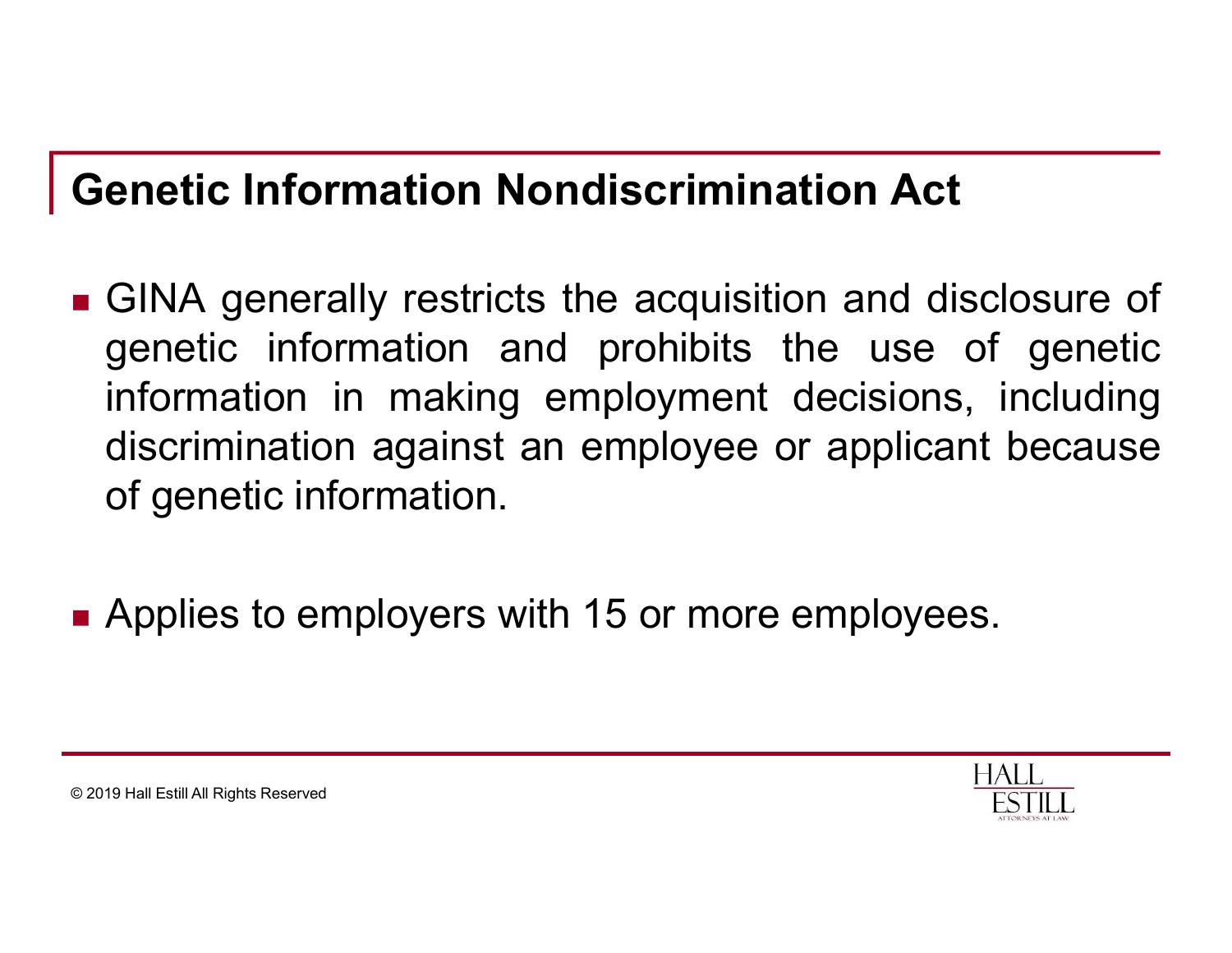#### GINA Limits Collection of Genetic Information

- GINA prohibits employers from requesting, requiring, or purchasing "genetic information" from employees or their family members. **INA Limits Collection of Genetic Info**<br>GINA prohibits employers from requesting, repurchasing "genetic information" from employ<br>members.<br>a 42 U.S.C. § 2000ff-1(b).<br>Genetic information includes an individual's genetic test
	-
- Genetic information includes an individual's genetic tests, the genetic tests of family members such as children and spouses, and the manifestation of a disease or disorder of a family member. GINA prohibits employers from requesting, repurchasing "genetic information" from employ<br>members.<br>
□ 42 U.S.C. § 2000ff-1(b).<br>
Genetic information includes an individual's genetic tests of family members such as chilo<br>
an
	-

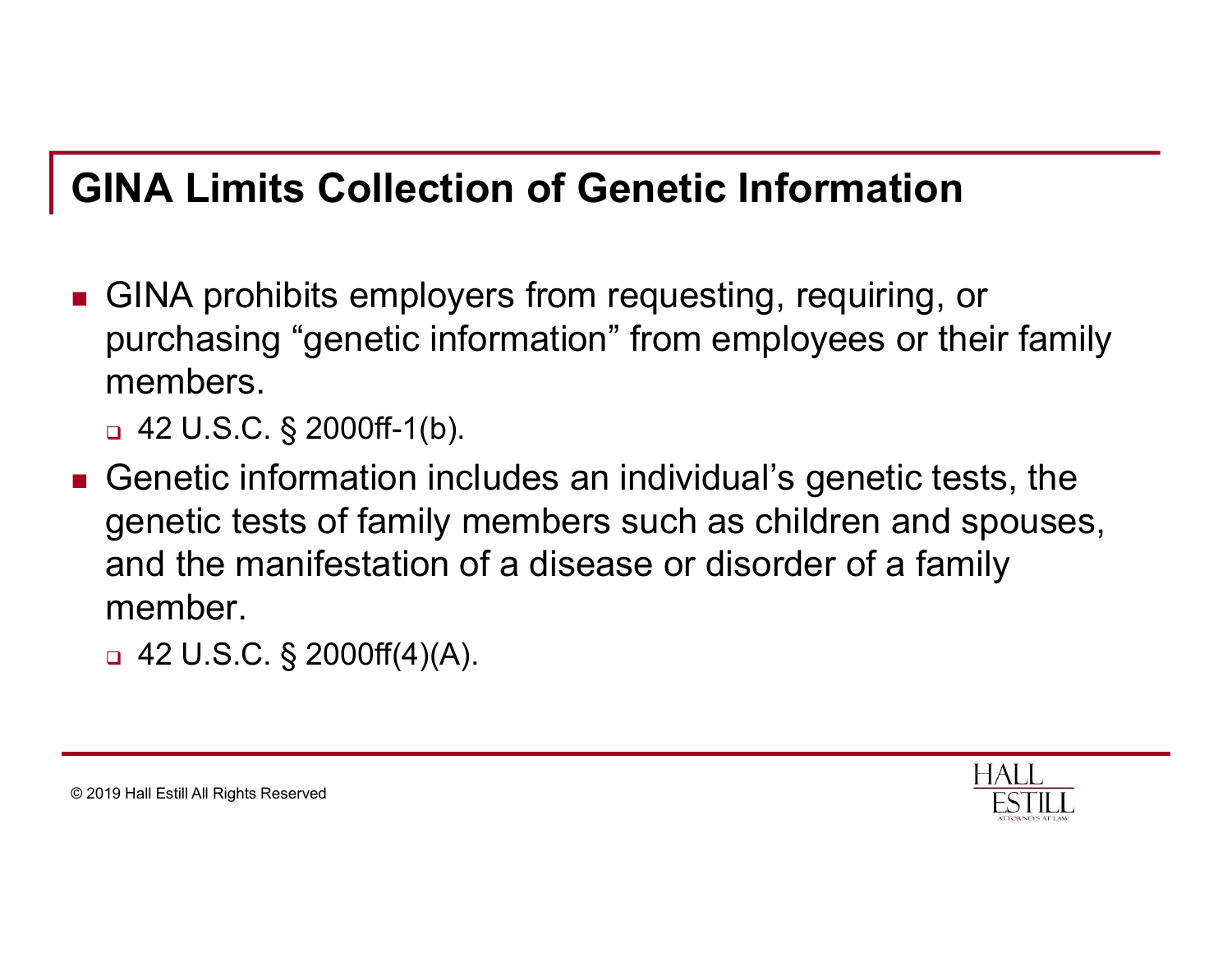#### GINA Exception Which Allows Collection

- **Employers are permitted to collect this information as part of** a wellness program, as long as the employee's provision of the information is voluntary. **INA Exception Which Allows Collection**<br>Employers are permitted to collect this inform<br>a wellness program, as long as the employe<br>the information is voluntary.<br>□ 42 U.S.C. §§ 2000ff-1(b)(2)(A)–(B).<br>"Voluntary" is not defi
	-
- "Voluntary" is not defined by GINA.

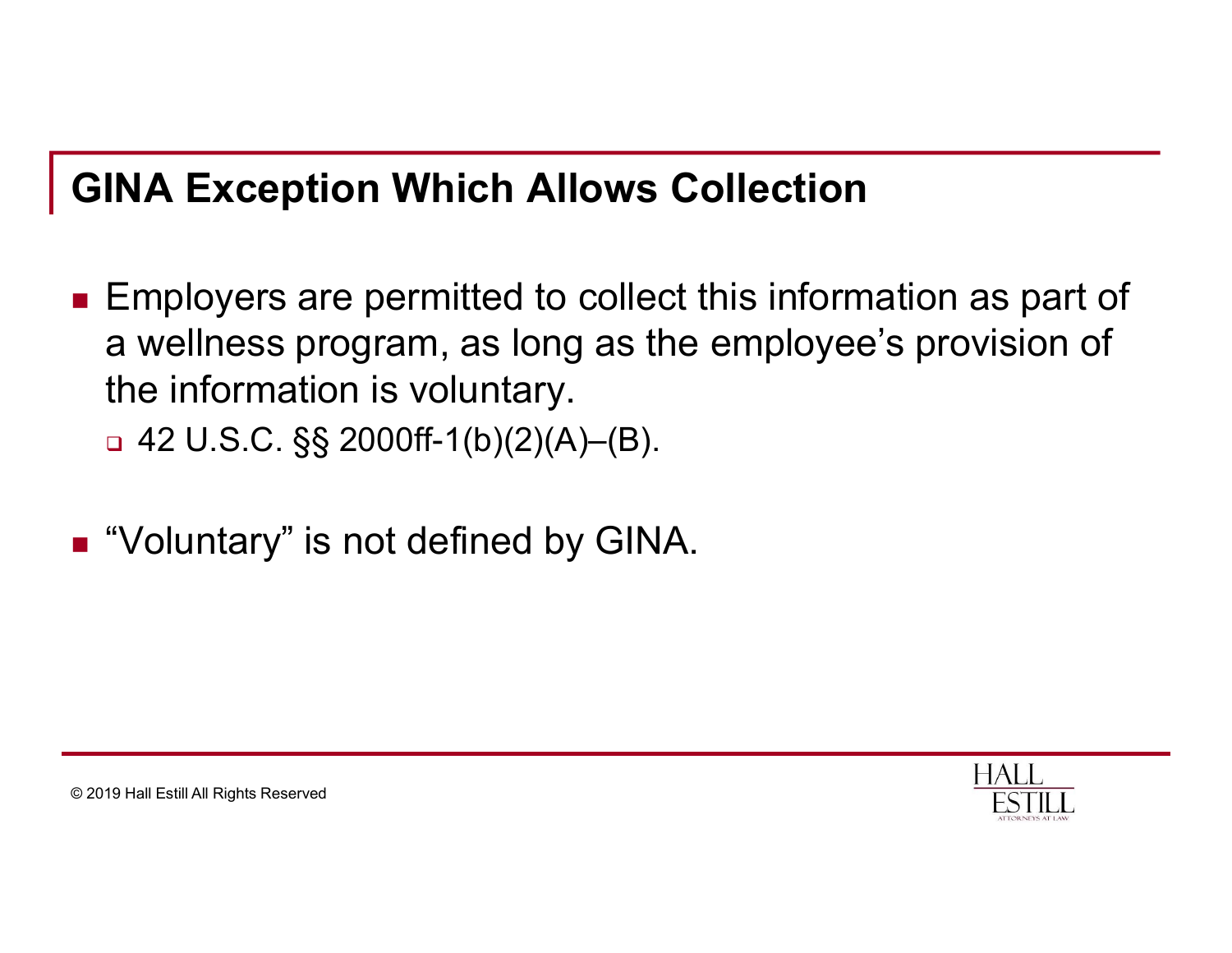#### Equal Employment Opportunity Commission

- **EXAGOC** enforces the provisions of the ADA and GINA.
- For that reason, wellness programs fall within the purview of the EEOC.

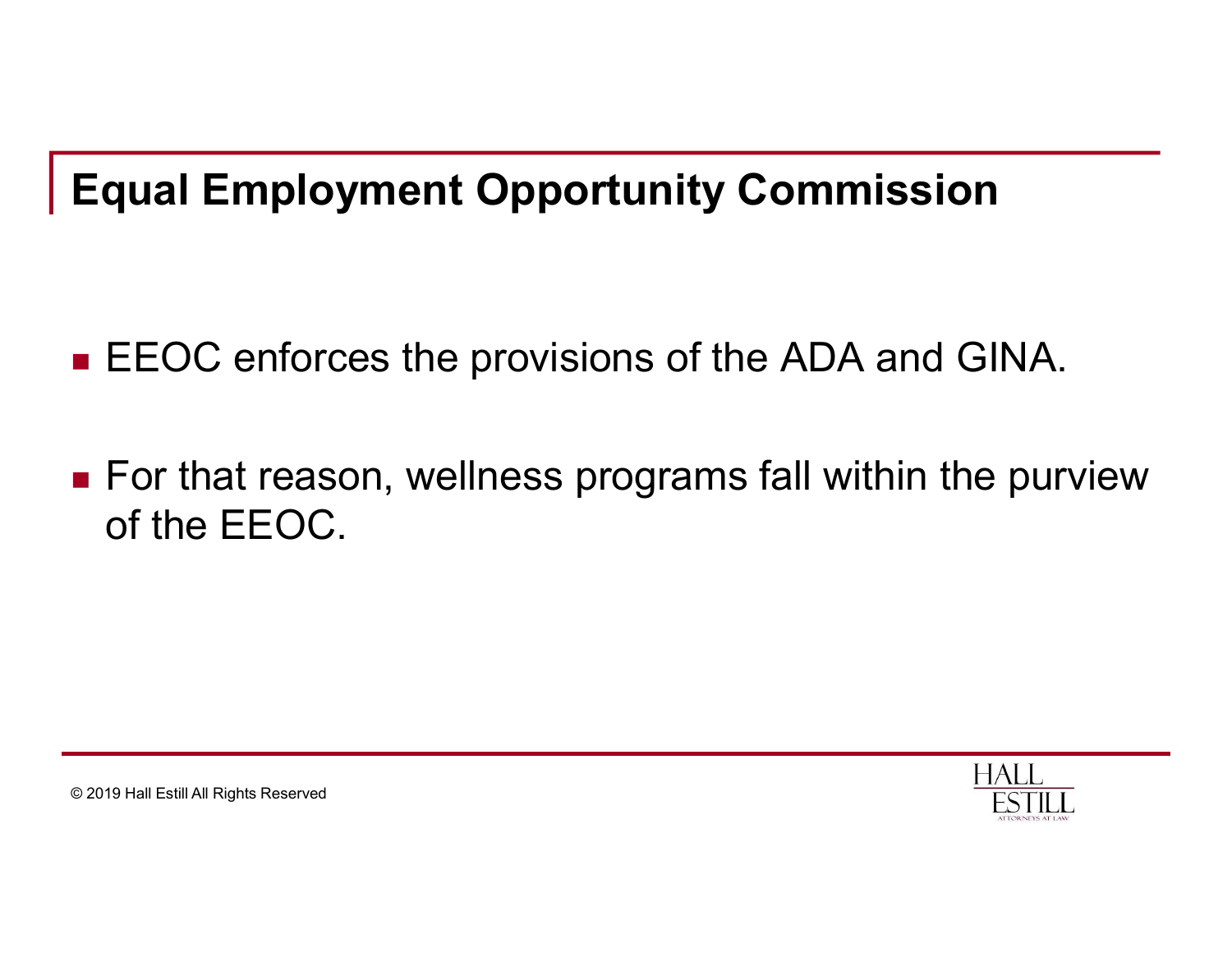#### EEOC & The Definition of "Voluntary"

- **EEOC & The Definition of "Voluntary"**<br>
Prior to EEOC regulations, employer uncertainty as to whether the<br>
"voluntary" provisions of the ADA and GINA permit the use of<br>
incentives in those wellness programs that implicate **EOC & The Definition of "Voluntary"**<br>
Prior to EEOC regulations, employer uncertainty as to whether the<br>"voluntary" provisions of the ADA and GINA permit the use of<br>
incentives in those wellness programs that implicate AD **EOC & The Definition of "Voluntary"**<br>Prior to EEOC regulations, employer uncertainty as to whether the<br>"voluntary" provisions of the ADA and GINA permit the use of<br>incentives in those wellness programs that implicate ADA **EOC & The Definition of "Volunta"**<br>Prior to EEOC regulations, employer unce<br>"voluntary" provisions of the ADA and (incentives in those wellness programs tha<br>protected information.<br>FEOC originally took the position that a **EEOC & The Definition of "Voluntary"**<br>
• Prior to EEOC regulations, employer uncertainty as to whether the<br>
"voluntary" provisions of the ADA and GINA permit the use of<br>
incentives in those wellness programs that implicat **EOC & The Definition of "Voluntary"**<br>
Prior to EEOC regulations, employer uncertainty as to whether the<br>
"voluntary" provisions of the ADA and GINA permit the use of<br>
incentives in those wellness programs that implicate A Prior to EEOC regulations, employer uncertainty as to whether the<br>"voluntary" provisions of the ADA and GINA permit the use of<br>incentives in those wellness programs that implicate ADA or GINA<br>protected information.<br>EEOC or
- - EEOC Enforcement Guidance on Disability-Related Inquiries and Medical Examinations, No. 915.002 (July 27, 2000)

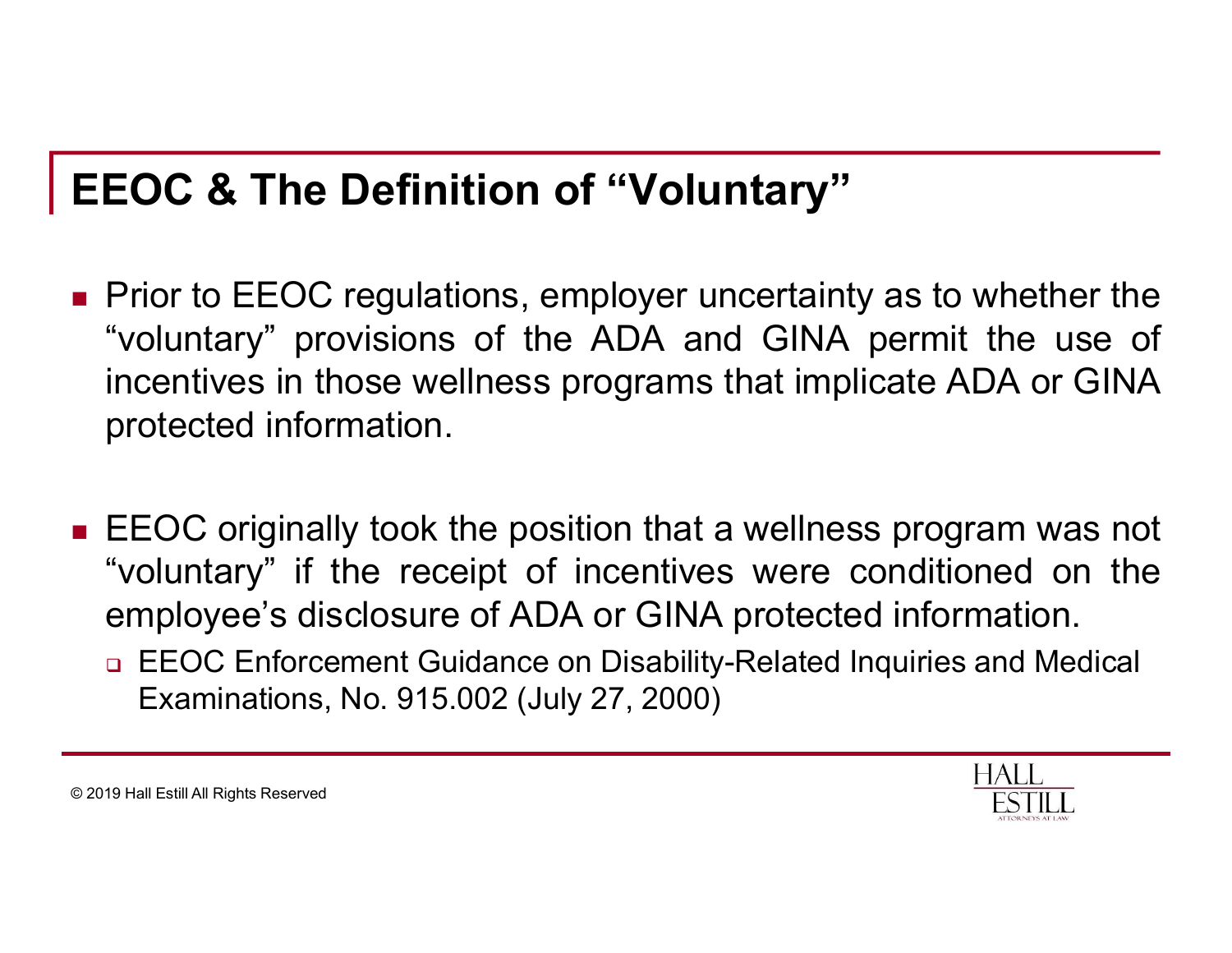#### EEOC & The Definition of Voluntary (continued)

- EEOC promulgated new rules reversing this position in 2016.
- 2016 ADA rule: the use of a penalty or incentive of up to 30% of the cost of self-only coverage will not render "involuntary" a wellness program that seeks the disclosure of ADA protected information. 81 Fed. Reg. at 31,133–34.
- 2016 GINA rule: permits employer sponsored wellness programs to offer incentives of up to 30% of the cost of self-only coverage for disclosure of information about a spouse's manifestation of disease or disorder which falls within the definition of the employee's "genetic information" under GINA. 81 Fed. Reg. at 31,144.

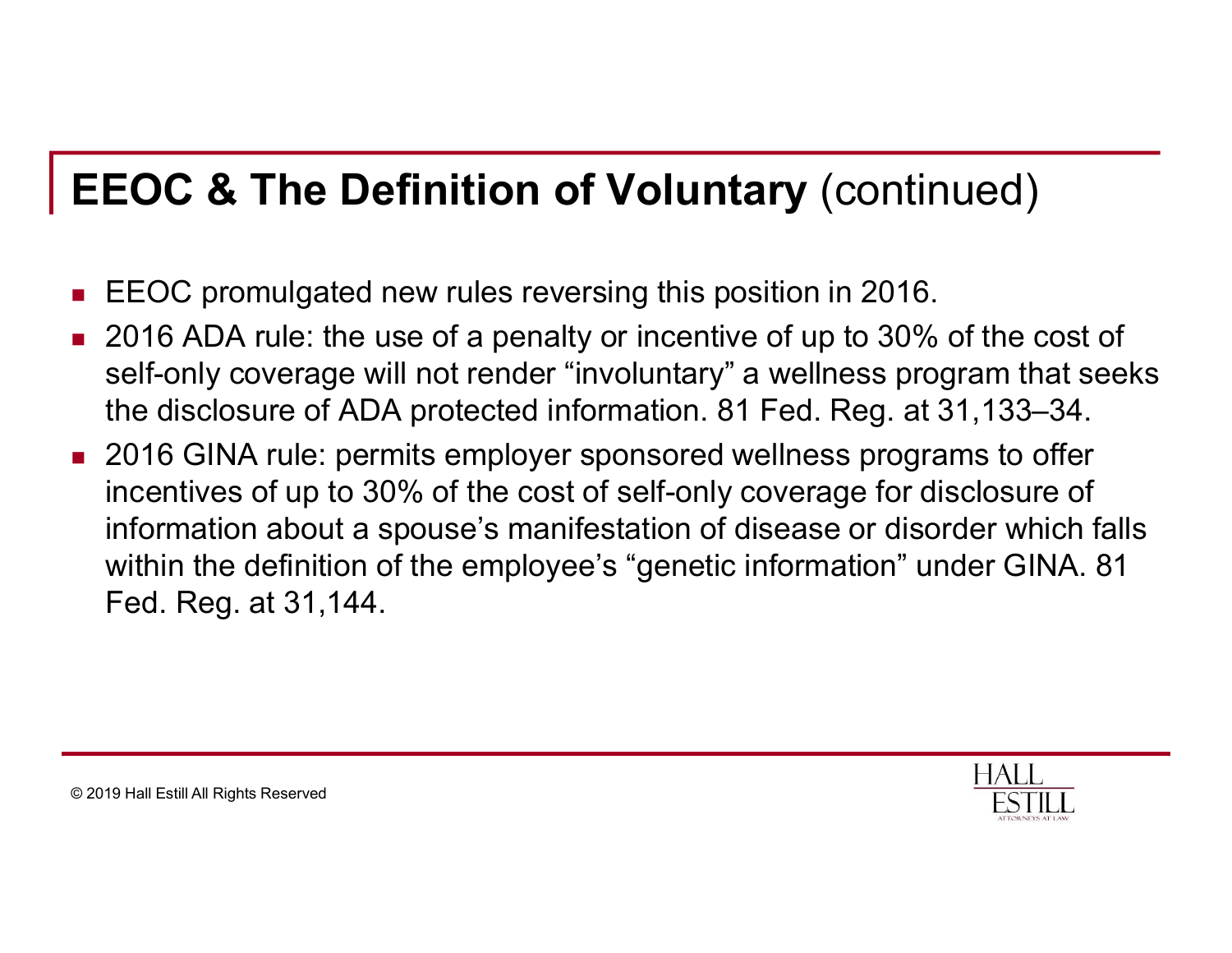#### Wellness Programs Subject to the ADA & GINA

- Wellness Programs Subject to the ADA & GINA<br>
 Until new rules are issued, it is difficult for employers with<br>
wellness programs to predict whether incentives or penalties<br>
requiring disclosure of medical information will Vellness Programs Subject to the ADA & GINA<br>Until new rules are issued, it is difficult for employers with<br>wellness programs to predict whether incentives or penalties<br>requiring disclosure of medical information will be ac **The Summan Subject to the ADA & GINA**<br>Until new rules are issued, it is difficult for employers with<br>wellness programs to predict whether incentives or penalties<br>requiring disclosure of medical information will be accepte **The Theory of Subject to Control Control Control Control Control Control Control Control Control Control Control Control Control Control Chernical Control Chernical Chernical Chernical Chernical Chernical Chernical Cherni Wellness Programs Subject to the ADA & GINA**<br>
• Until new rules are issued, it is difficult for employers with<br>
wellness programs to predict whether incentives or penalties<br>
requiring disclosure of medical information wil **The risk of violation Subject to the ADA & GINA**<br>
Until new rules are issued, it is difficult for employers with<br>
wellness programs to predict whether incentives or penalties<br>
requiring disclosure of medical information w
- Follow The ADA  $\alpha$  GINA<br>Until new rules are issued, it is difficult for employers with<br>wellness programs to predict whether incentives or penalties<br>requiring disclosure of medical information will be accepted by<br>the EEOC Until new rules are issued, it is difficult for employers<br>wellness programs to predict whether incentives or pena<br>requiring disclosure of medical information will be accepte<br>the EEOC.<br>Programs with medical inquiries and/or

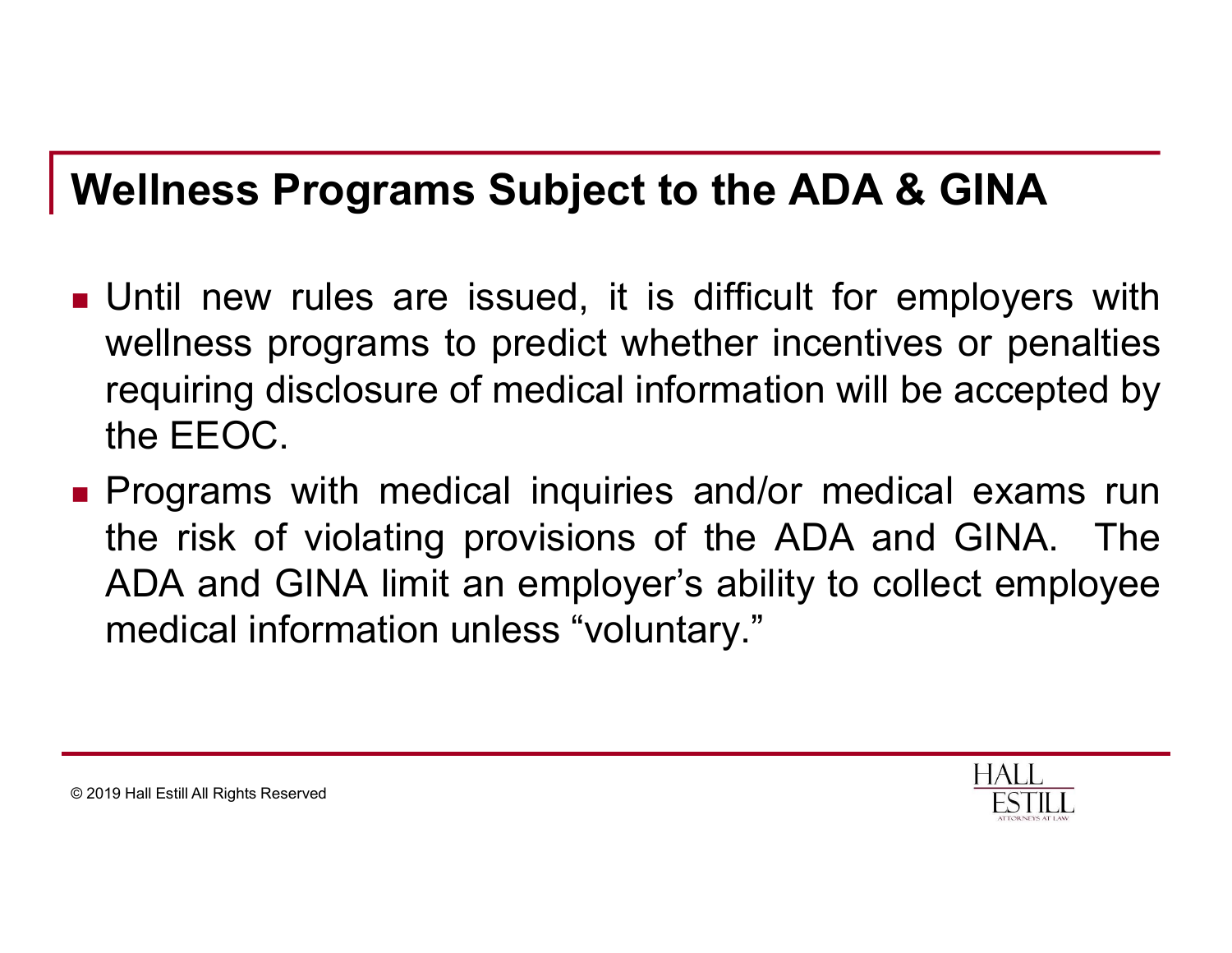#### Sexual Harassment

- Sexual Harassment<br>
In FY 2018, the EEOC filed 66 lawsuits challenging workplace harassment,<br>
41 of which alleged sexual harassment. This is more than a 50 percent<br>
increase in lawsuits challenging sexual harassment over FY **Exual Harassment**<br>
In FY 2018, the EEOC filed 66 lawsuits challenging workplace harassment,<br>
41 of which alleged sexual harassment. This is more than a 50 percent<br>
increase in lawsuits challenging sexual harassment over F **Exual Harassment**<br>In FY 2018, the EEOC filed 66 lawsuits challenging workplace harassment,<br>41 of which alleged sexual harassment. This is more than a 50 percent<br>increase in lawsuits challenging sexual harassment over FY 2 **Sexual Harassment**<br> **For Care alleging harassment**<br> **For charges alleging harassment.** This is more than a 50 percent<br>
increase in lawsuits challenging sexual harassment over FY 2017.<br>
For charges alleging harassment, EEO **EXUAI Harassment**<br>
In FY 2018, the EEOC filed 66 lawsuits challenging workplace harassment,<br>
41 of which alleged sexual harassment. This is more than a 50 percent<br>
increase in lawsuits challenging sexual harassment over F
- 
- **Sexual Harassment**<br> **EXECUTE:** In FY 2018, the EEOC filed 66 lawsuits challenging workplace harassment,<br>
41 of which alleged sexual harassment. This is more than a 50 percent<br>
increase in lawsuits challenging sexual haras **EXUAI Harassment**<br>
In FY 2018, the EEOC filed 66 lawsuits challenging workplace harassment,<br>
41 of which alleged sexual harassment. This is more than a 50 percent<br>
increase in lawsuits challenging sexual harassment over F **EXUAL Harassment**<br>
In FY 2018, the EEOC filed 66 lawsuits challenging workpla<br>
41 of which alleged sexual harassment. This is more thai<br>
increase in lawsuits challenging sexual harassment over FY 2<br>
For charges alleging h ■ In FY 2018, the EEOC filed 66 lawsuits challenging workplace harassment, 41 of which alleged sexual harassment. This is more than a 50 percent increase in lawsuits challenging sexual harassment over FY 2017.<br>■ For charg In FY 2018, the EEOC filed 66 lawsuits challen<br>41 of which alleged sexual harassment. This<br>increase in lawsuits challenging sexual harassme<br>For charges alleging harassment, EEOC ant<br>findings increased by 23.6 percent to ne
- 

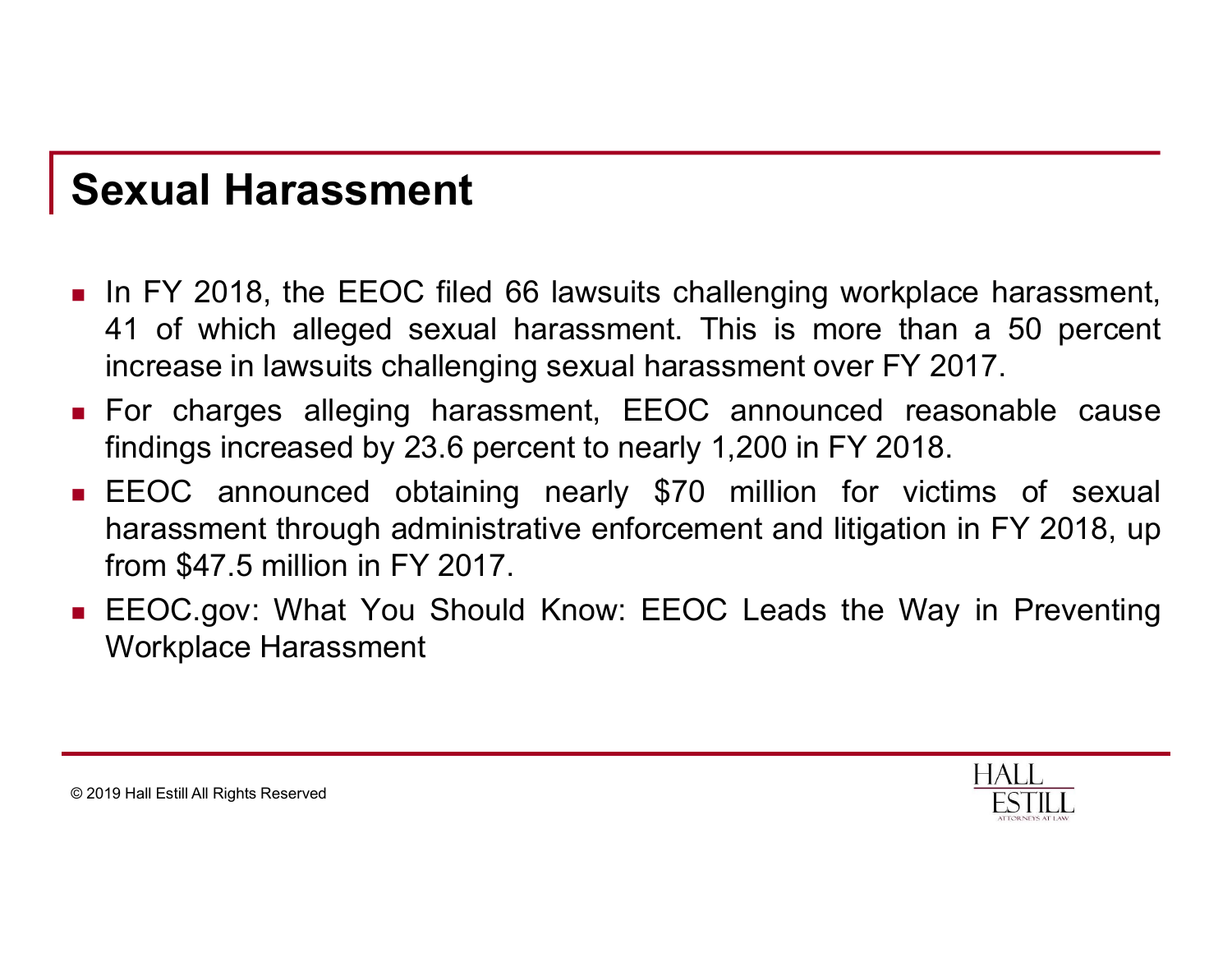#### Sexual Harassment (continued)

- Sexual Harassment (continued)<br>■ The law is the same, but prudent employers will:<br>□ Review and update policies;<br>□ Provide periodic training to management and staff: and **Exual Harassment** (continued)<br>The law is the same, but prudent employers will:<br>□ Review and update policies;<br>□ Provide periodic training to management and staff; and<br>□ Routinely make clear to employees that the comp
	-
	-
	- Provide Harassment (continued)<br>
	The law is the same, but prudent employers will:<br>
	□ Review and update policies;<br>
	□ Provide periodic training to management and staff; and<br>
	□ Routinely make clear to employees that the compa **Exual Harassment** (continued)<br>
	The law is the same, but prudent employers will:<br>  $\Box$  Review and update policies;<br>  $\Box$  Provide periodic training to management and staff; and<br>  $\Box$  Routinely make clear to employees that t **Example 18 Alter analytical Harassment** (continued)<br>
	The law is the same, but prudent employers will:<br>
	Review and update policies;<br>
	Provide periodic training to management and staff; and<br>
	Routinely make clear to employees **Calculary Harassment** (continued)<br>
	The law is the same, but prudent emp<br>
	Review and update policies;<br>
	Provide periodic training to management<br>
	Routinely make clear to employees the<br>
	tolerance for behavior that violates an The law is the same, but prudent employers w<br>
	Review and update policies;<br>
	Provide periodic training to management and staff;<br>
	Routinely make clear to employees that the corolerance for behavior that violates anti-harassme
		-
		- **Newsletters;**
		-

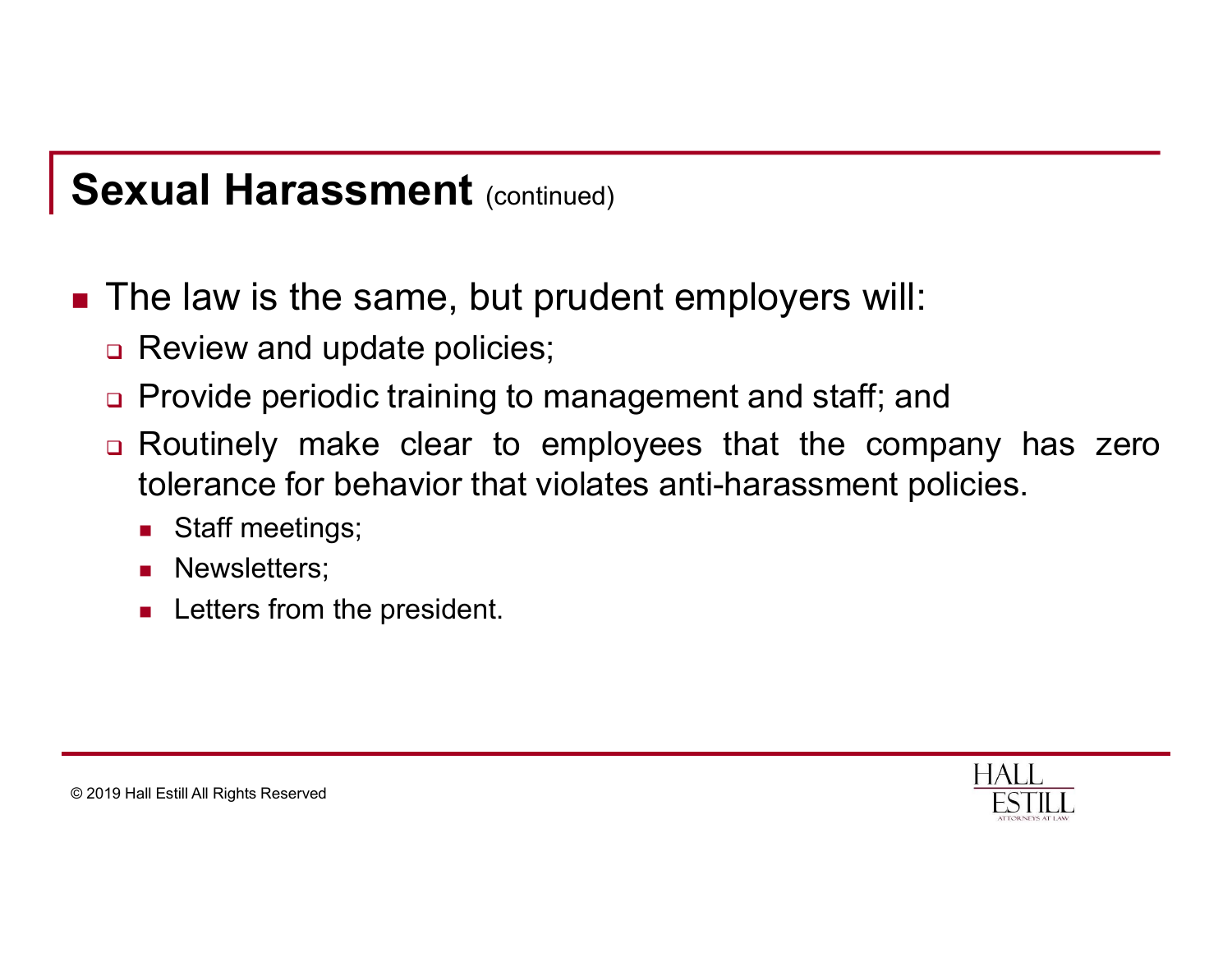#### EEO-1 Pay Data Collection

- EEO-1 Pay Data Collection<br>
Earlier this year, a federal judge ordered the EEOC to<br>
collect employee compensation data, reinstating a<br>
requirement that was put in place by the Obama EO-1 Pay Data Collection<br>Earlier this year, a federal judge ordered the EEOC to<br>collect employee compensation data, reinstating a<br>requirement that was put in place by the Obama<br>administration. **EO-1 Pay Data Collection**<br> **Earlier this year, a federal judge ordered the EEOC to**<br>
collect employee compensation data, reinstating a<br>
requirement that was put in place by the Obama<br>
administration. administration. **EEO-1 Pay Data Collection**<br>
■ Earlier this year, a federal judge ordered the EEOC to<br>
collect employee compensation data, reinstating a<br>
requirement that was put in place by the Obama<br>
administration.<br>
■ All employers wi Earlier this year, a federal judge ordered the EEOC to<br>collect employee compensation data, reinstating a<br>requirement that was put in place by the Obama<br>administration.<br>All employers with 100 or more employees including<br>fed
- Earlier this year, a federal judge ordered the EEOC to<br>collect employee compensation data, reinstating a<br>requirement that was put in place by the Obama<br>administration.<br>All employers with 100 or more employees including<br>fed Form.

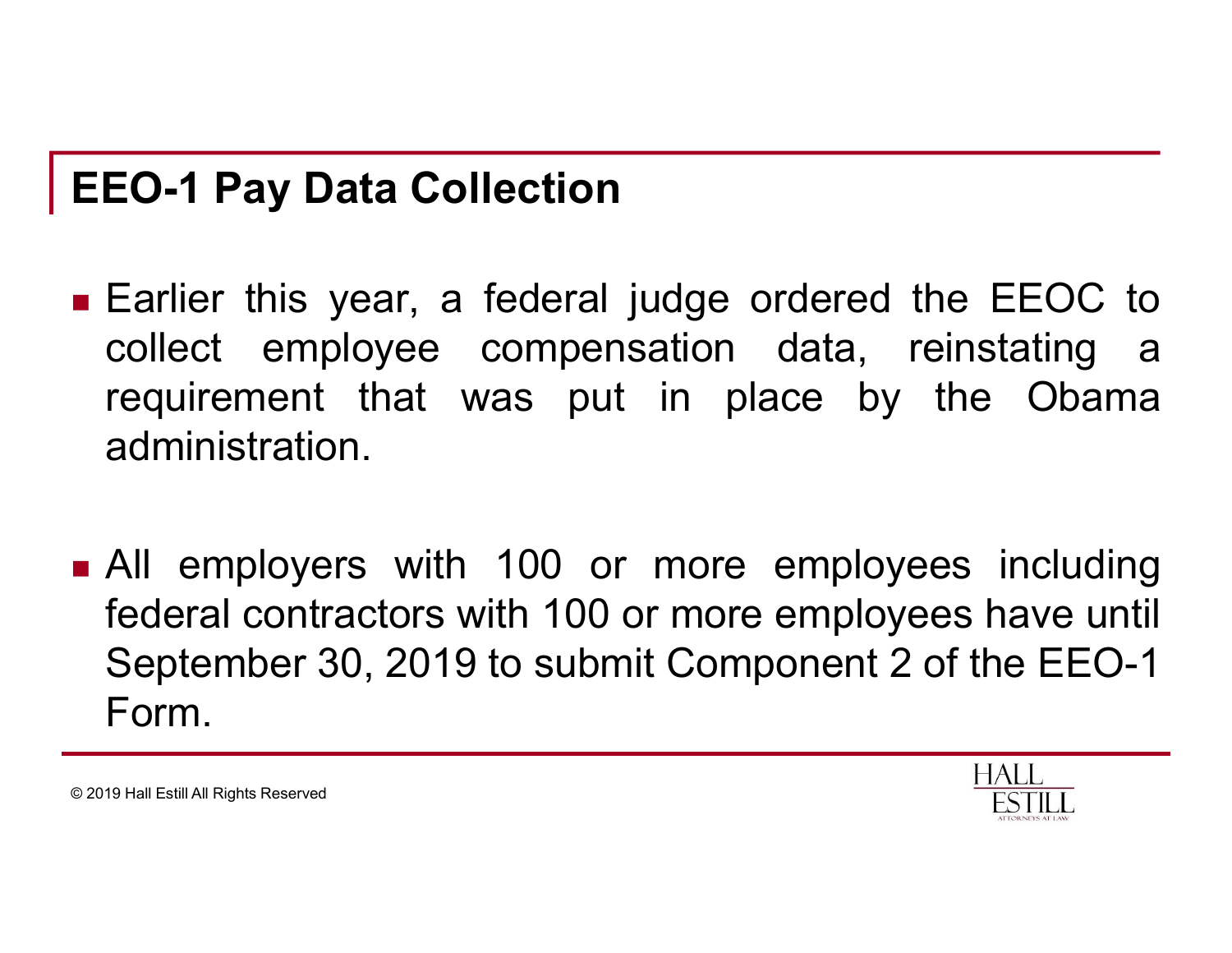#### EEO-1 Pay Data Collection

- EEO-1 Pay Data Collection<br>
Inis includes 2017 and 2018 calendar year pay data<br>
showing what employers paid to employees of different<br>
denders, races and ethnicities. EO-1 Pay Data Collection<br>This includes 2017 and 2018 calendar year pay data<br>showing what employers paid to employees of different<br>genders, races and ethnicities. EO-1 Pay Data Collection<br>This includes 2017 and 2018 calendar year<br>showing what employers paid to employees c<br>genders, races and ethnicities. EEO-1 Pay Data Collection<br>
• This includes 2017 and 2018 calendar year pay data<br>
showing what employers paid to employees of different<br>
genders, races and ethnicities.<br>
• Compliance with the September 30, 2019 deadline is
- EO-1 Pay Data Collection<br>This includes 2017 and 2018 calendar year pay data<br>showing what employers paid to employees of different<br>genders, races and ethnicities.<br>Compliance with the September 30, 2019 deadline is still<br>req This includes 2017 and 2018 calendar year pay data<br>showing what employers paid to employees of different<br>genders, races and ethnicities.<br>Compliance with the September 30, 2019 deadline is still<br>required despite a notice of litigation.



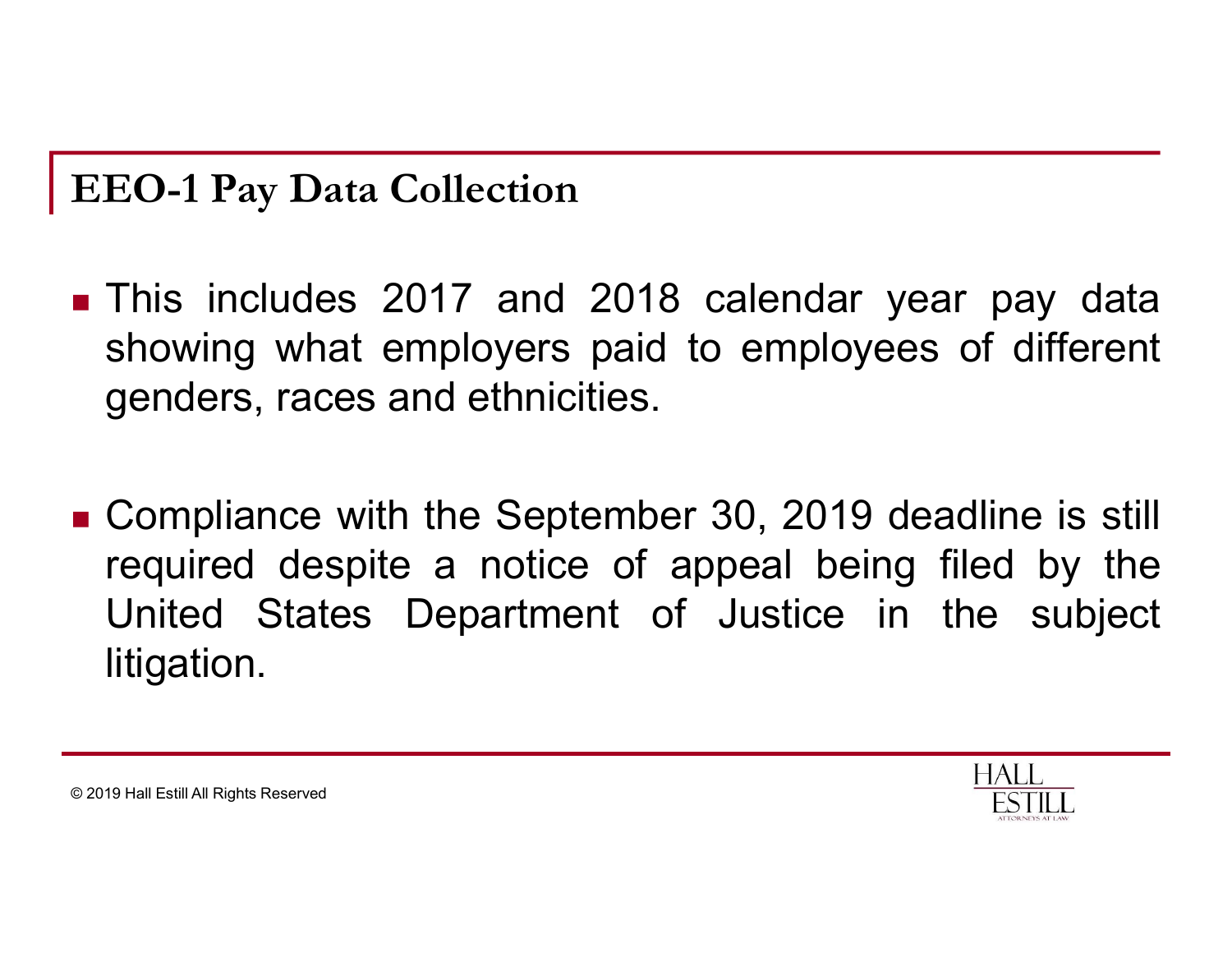#### New Priority in Strategic Plan for FY2018-2022

- **New Priority in Strategic Plan for FY2018-2022**<br> **EEOC** will focus on addressing discriminatory practices<br>
against those who are Muslim or Sikh, or persons of Arab,<br>
Middle Eastern, or South Asia descent. **EXECT: EXECT: EXECT: CONOCYTER INTERT:** THE MUSLIM TO A SHOW AND ARE MUSLIM OF SIKH, or persons of Arab, Middle Eastern, or South Asia descent. **EXECT THE THE STATE STATE OF STATE STATE STATE STATE OF STATE STATE STATE STATE STATE STATE STATE STATE STATE STATE STATE STATE STATE STATE STATE STATE STATE STATE STATE STATE STATE STATE STATE STATE STATE STATE STATE STA New Priority in Strategic Plan for FY2018-2022**<br> **EEOC** will focus on addressing discriminatory practices against those who are Muslim or Sikh, or persons of Arab, Middle Eastern, or South Asia descent.<br> **This focus will**
- **EXECT WHE STATE FROM BACK FROM BACKLASH FROM BACKLASH FROM BACKLASH FROM BACKLASH FROM BACKLASH FROM BACKLASH FROM BACKLASH following tragic events in the United States and the rest of the world.** EEOC will focus on addressing discrim<br>against those who are Muslim or Sikh, or<br>Middle Eastern, or South Asia descent.<br>This focus will be on protecting members<br>from backlash following tragic events in the l<br>the rest of the

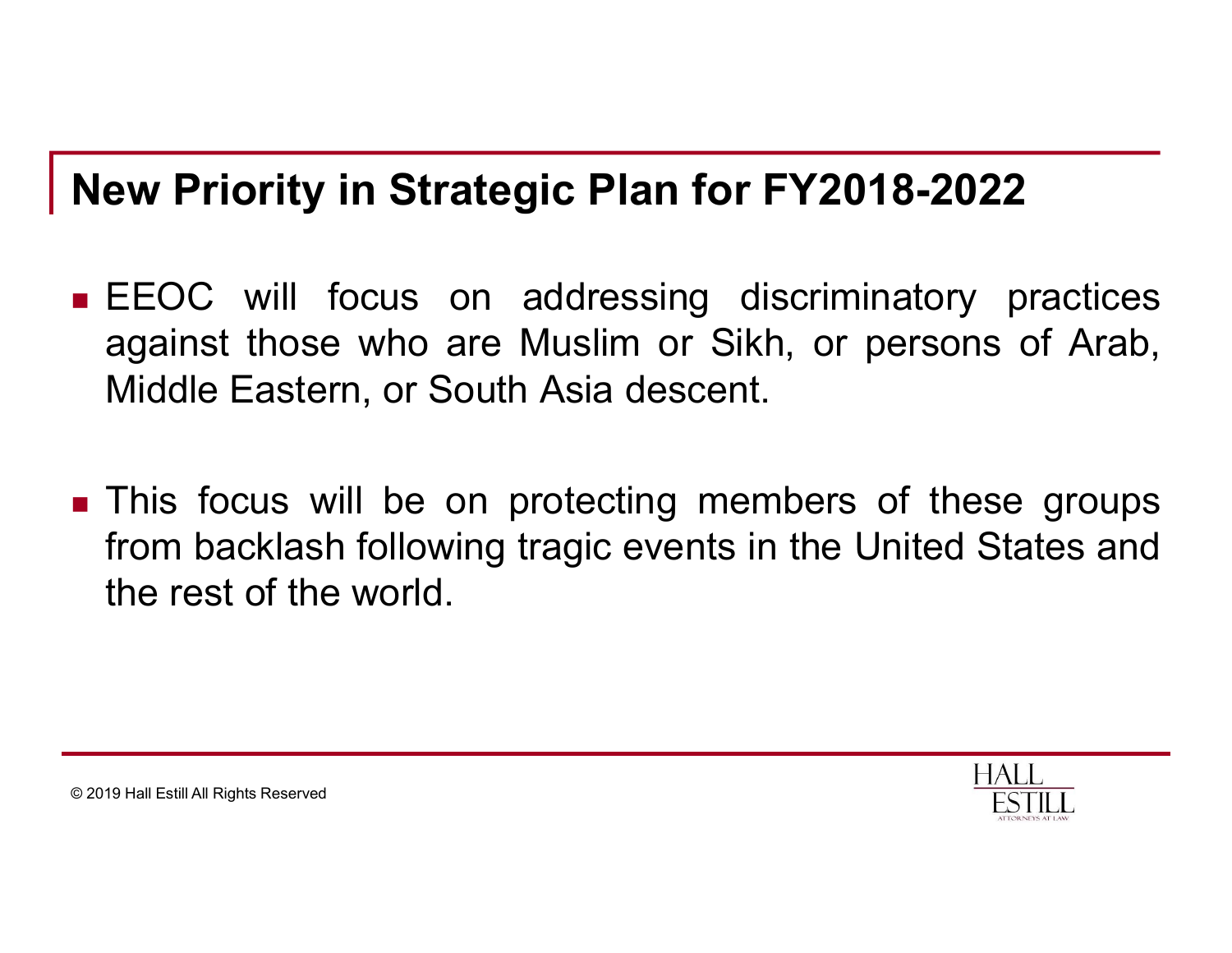#### New Priorities: Strategic Plan for FY2018-2022 (continued)

- **New Priorities: Strategic Plan for FY2018-2022** (continued)<br> **EEOC will work to clarify the application of anti-discrimination**<br>
laws as employment relationships evolve including temporary<br>
workers, staffing agencies, ind Examples: Strategic Plan for FY2018-2022 (continued)<br>EEOC will work to clarify the application of anti-discrimination<br>laws as employment relationships evolve including temporary<br>workers, staffing agencies, independent cont **EXECT:**<br> **EXECT:**<br> **EXECT:**<br> **EXECT:**<br> **EXECT:**<br> **EXECT:**<br> **EXECT:**<br> **EXECT:**<br> **EXECT:**<br> **EXECT:**<br> **EXECT:**<br> **EXECT:**<br> **EXECT:**<br> **EXECT:**<br> **EXECT:**<br> **EXECT:**<br> **EXECT:**<br> **EXECT:**<br> **EXECT:**<br> **EXECT:**<br> **EXECT:**<br> **EXECT:**<br> **E** Example were priorities: Strategic Plan for FY2018-2022 (continued)<br>EEOC will work to clarify the application of anti-discrimination<br>laws as employment relationships evolve including temporary<br>workers, staffing agencies, i **EXECT:** Strategic Plan for FY2018-2022 (continued)<br>EEOC will work to clarify the application of anti-discrimin<br>laws as employment relationships evolve including temp<br>workers, staffing agencies, independent contractors, ar New Priorities: Strategic Plan for FY2018-2022 (continued)<br>
EEOC will work to clarify the application of anti-discrimination<br>
laws as employment relationships evolve including temporary<br>
workers, staffing agencies, indepen EEOC will work to clarify the application of anti-d<br>laws as employment relationships evolve includin<br>workers, staffing agencies, independent contract<br>economy businesses (short-term contracts or fre<br>as opposed to permanent
- 

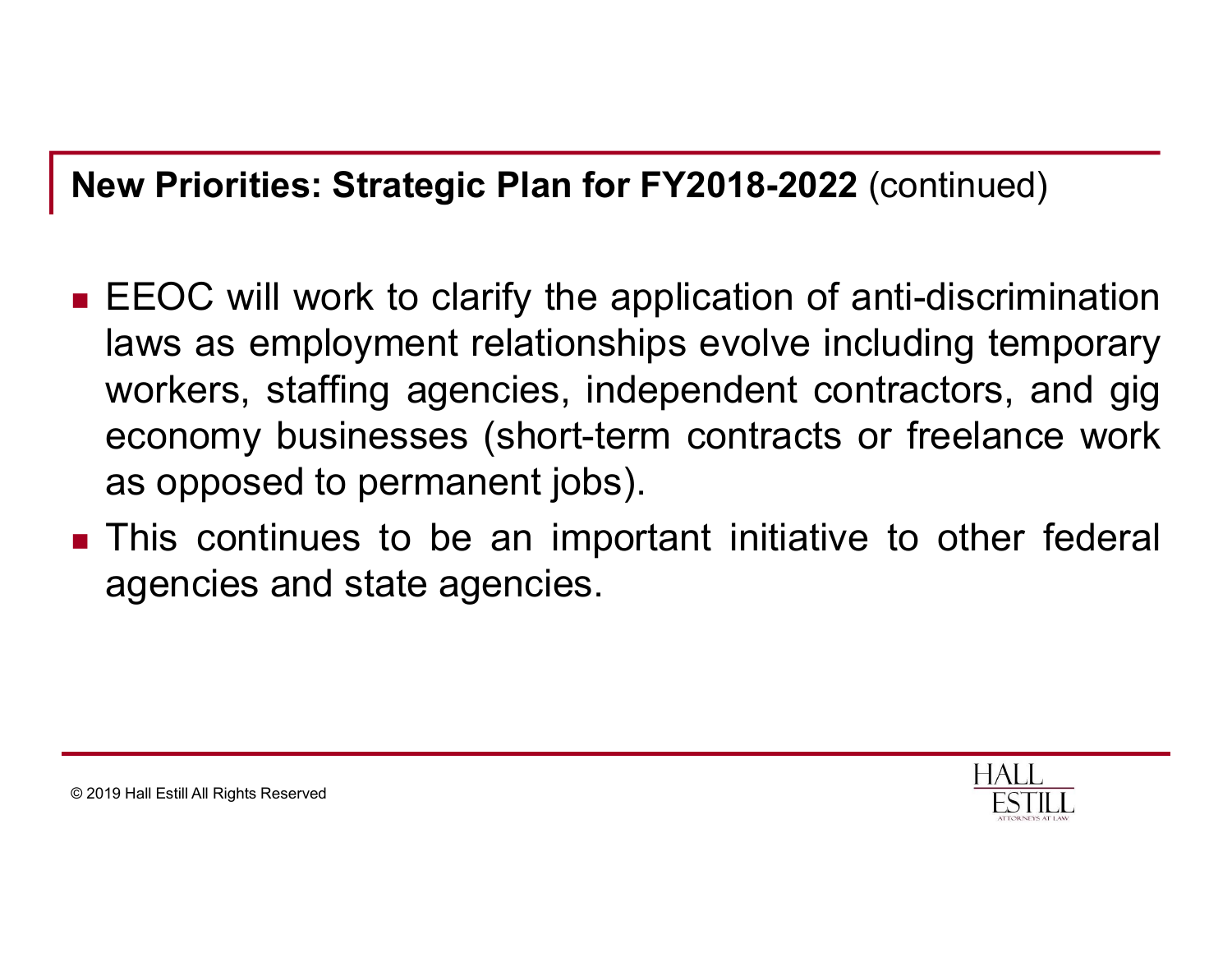#### ADA Initiative Revised

- ADA Initiative Revised<br>- ADA charges have been aggressively pursued for the last several<br>years. years.
- **ADA Initiative Revised**<br>■ ADA charges have been aggressively pursued for the last several<br>years.<br>■ In the FY2018-2022 Strategic Plan, the ADA priorities are more<br>narrow and focus on qualification standards and inflexible **DA Initiative Revised**<br>ADA charges have been aggressively pursued for the last several<br>years.<br>In the FY2018-2022 Strategic Plan, the ADA priorities are more<br>narrow and focus on qualification standards and inflexible leave **DA Initiative Revised**<br>ADA charges have been aggressively pursued for the last several<br>years.<br>In the FY2018-2022 Strategic Plan, the ADA priorities are more<br>narrow and focus on qualification standards and inflexible leave

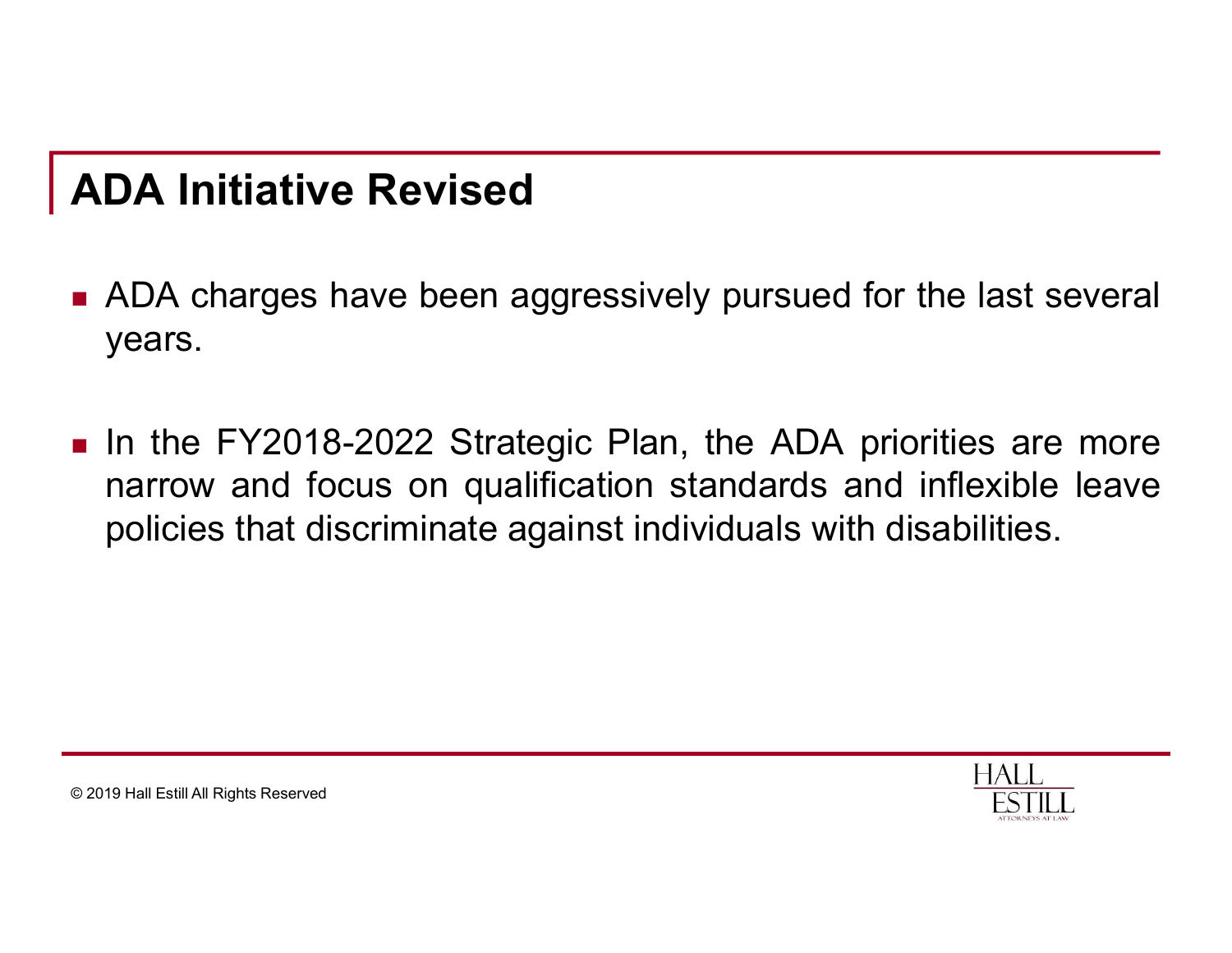#### ADA Initiative Revised

**DA Initiative Revised**<br>June 5, 2018 \$3.5 million settlement and consent decree entered<br>in *EEOC v. Nevada Restaurant Services Inc.* is a recent EEOC<br>victory in its campaign to target employer "maximum-leave" and **DA Initiative Revised**<br>June 5, 2018 \$3.5 million settlement and consent decree entered<br>in *EEOC v. Nevada Restaurant Services Inc.* is a recent EEOC<br>victory in its campaign to target employer "maximum-leave" and<br>"100-perc **DA Initiative Revised**<br>June 5, 2018 \$3.5 million settlement and consent decree entered<br>in *EEOC v. Nevada Restaurant Services Inc.* is a recent EEOC<br>victory in its campaign to target employer "maximum-leave" and<br>"100-perc **DA Initiative Revised**<br>June 5, 2018 \$3.5 million settlement and consent dee<br>in *EEOC v. Nevada Restaurant Services Inc.* is a revictory in its campaign to target employer "maximun<br>"100-percent-healed" policies.

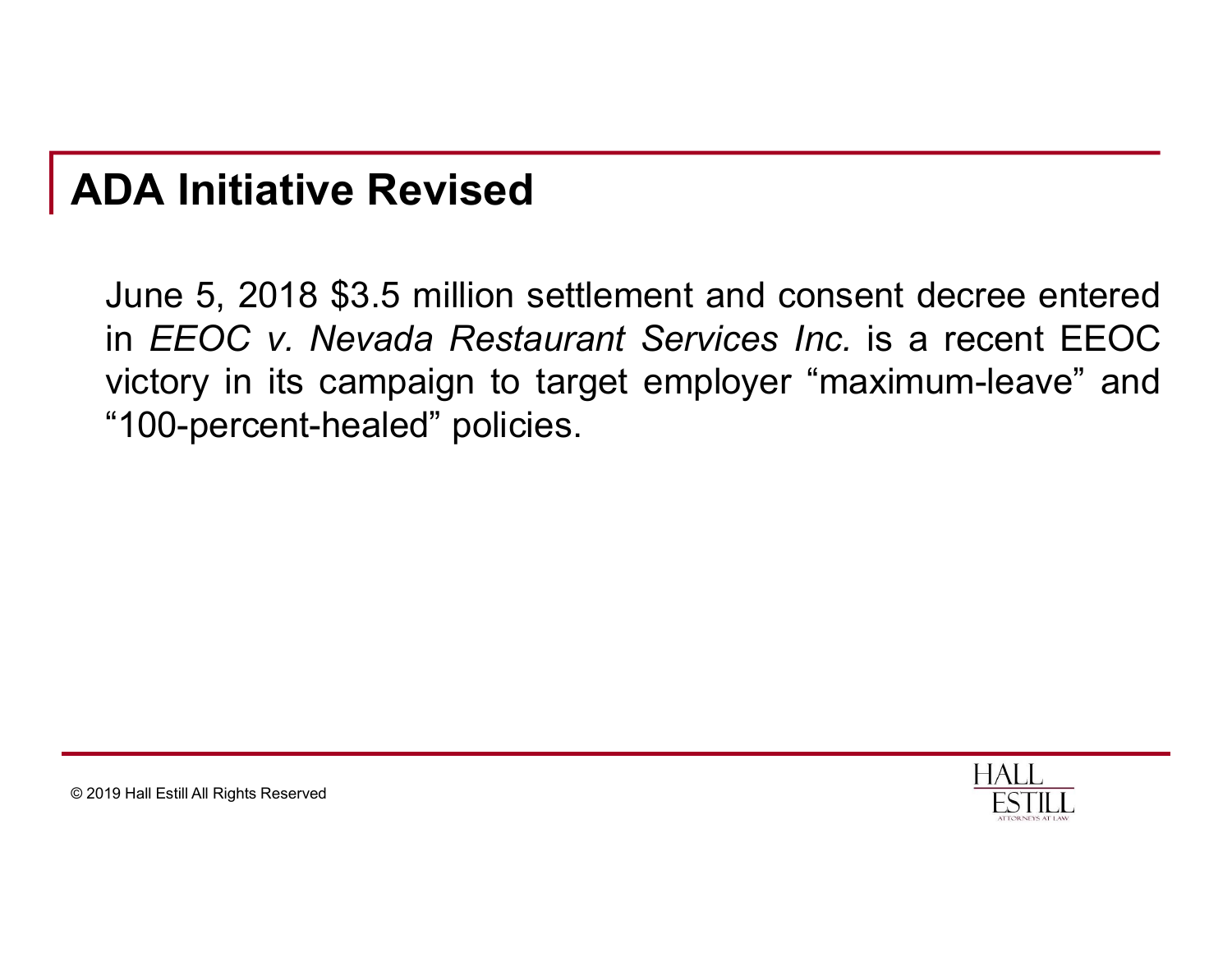#### Access to the Legal System

- Access to the Legal System<br>
EEOC will focus on challenging practices that the EEOC<br>
perceives to limit employees' substantive rights or impede the<br>
EEOC's investigative or enforcement efforts. **CCESS to the Legal System**<br>
EEOC will focus on challenging practices that the EEOC<br>
perceives to limit employees' substantive rights or impede the<br>
EEOC's investigative or enforcement efforts.<br>
This includes waivers relea **CCESS to the Legal System**<br> **EEOC** will focus on challenging practices that the EEOC<br>
perceives to limit employees' substantive rights or impede the<br>
EEOC's investigative or enforcement efforts.<br>
This includes waivers, re Access to the Legal System<br>
EEOC will focus on challenging practices that the EEOC<br>
perceives to limit employees' substantive rights or impede the<br>
EEOC's investigative or enforcement efforts.<br>
This includes waivers, relea
- **CCESS to the Legal System**<br>EEOC will focus on challenging practices that the EEOC<br>perceives to limit employees' substantive rights or impede the<br>EEOC's investigative or enforcement efforts.<br>This includes waivers, releases broad.

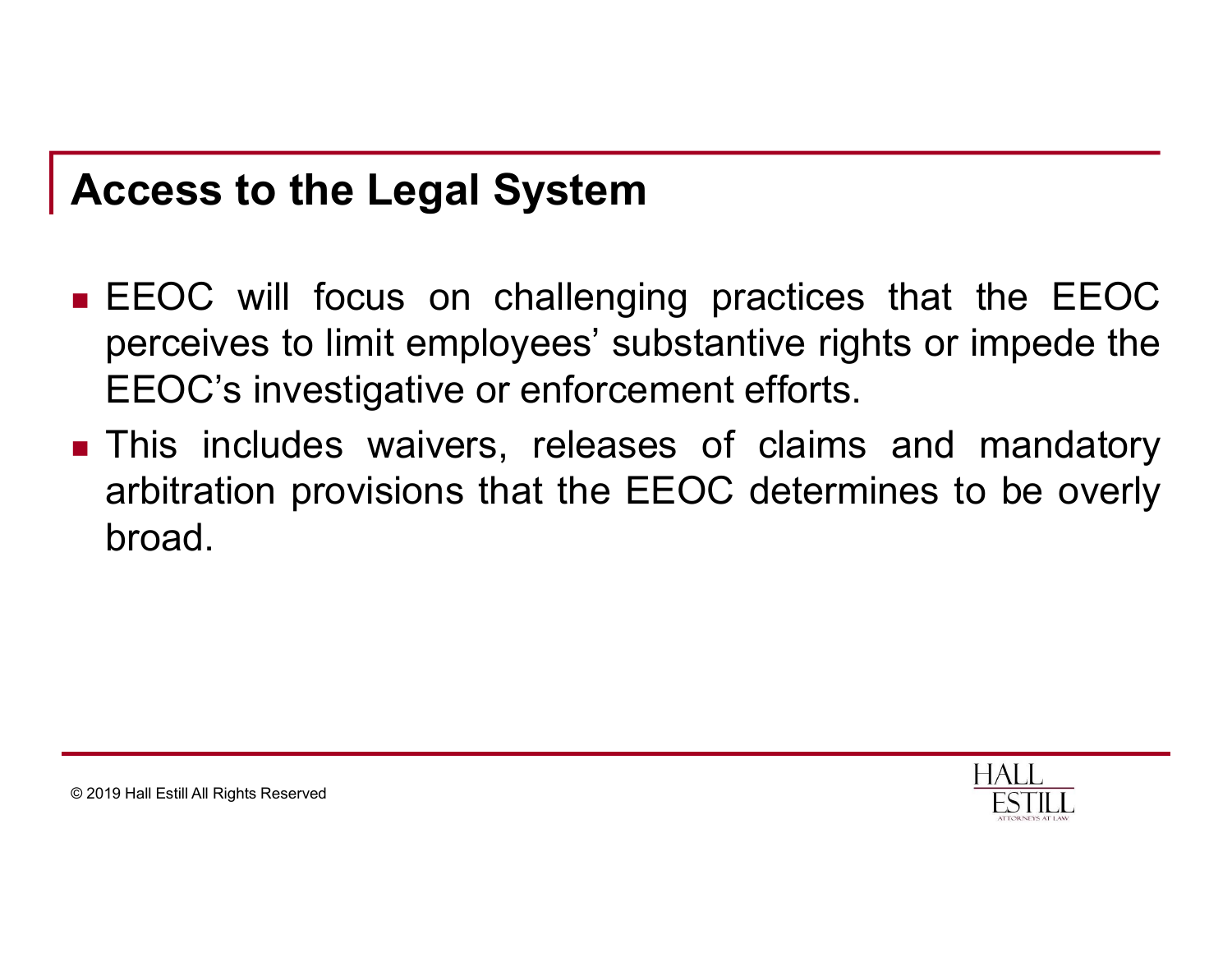#### ADA Interactive Process

Several recent ADA lawsuits filed by the EEOC are based on allegations that employers did not engage in the interactive process.

**ADA Interactive Process**<br>
Several recent ADA lawsuits filed by the EEOC are based on allegations that<br>
employers did not engage in the interactive process.<br> **EEOC** sued Union Pacific Railroad Company claiming an ADA viola **DA Interactive Process**<br>
veral recent ADA lawsuits filed by the EEOC are based on allegations that<br>
ployers did not engage in the interactive process.<br>
EEOC sued Union Pacific Railroad Company claiming an ADA violation by **DA Interactive Process**<br>
veral recent ADA lawsuits filed by the EEOC are based on allegations that<br>
ployers did not engage in the interactive process.<br>
EEOC sued Union Pacific Railroad Company claiming an ADA violation by **DA Interactive Process**<br>veral recent ADA lawsuits filed by the EEOC are based on allegations that<br>ployers did not engage in the interactive process.<br>EEOC sued Union Pacific Railroad Company claiming an ADA violation by re **DA Interactive Process**<br>veral recent ADA lawsuits filed by the EEOC are based on allegations that<br>ployers did not engage in the interactive process.<br>EEOC sued Union Pacific Railroad Company claiming an ADA violation by re **DA Interactive Process**<br>veral recent ADA lawsuits filed by the EEOC are based on allegations that<br>ployers did not engage in the interactive process.<br>EEOC sued Union Pacific Railroad Company claiming an ADA violation by re **DA Interactive Process**<br>veral recent ADA lawsuits filed by the EEOC are based on allegations that<br>ployers did not engage in the interactive process.<br>EEOC sued Union Pacific Railroad Company claiming an ADA violation by re **DA Interactive Process**<br>veral recent ADA lawsuits filed by the EEOC are based on allegations that<br>ployers did not engage in the interactive process.<br>EEOC sued Union Pacific Railroad Company claiming an ADA violation by re veral recent ADA lawsuits filed by the EEOC are based on allegations that<br>ployers did not engage in the interactive process.<br>EEOC sued Union Pacific Railroad Company claiming an ADA violation by refusing<br>to return an emplo veral recent ADA lawsuits filed by the EEOC are based on allegations that<br>ployers did not engage in the interactive process.<br>EEOC sued Union Pacific Railroad Company claiming an ADA violation by refusing<br>to return an emplo ployers did not engage in the interactive process.<br>EEOC sued Union Pacific Railroad Company claiming an AE<br>to return an employee who once had a brain tumor to<br>According to the EEOC's lawsuit, Union Pacific imposed unla<br>emp



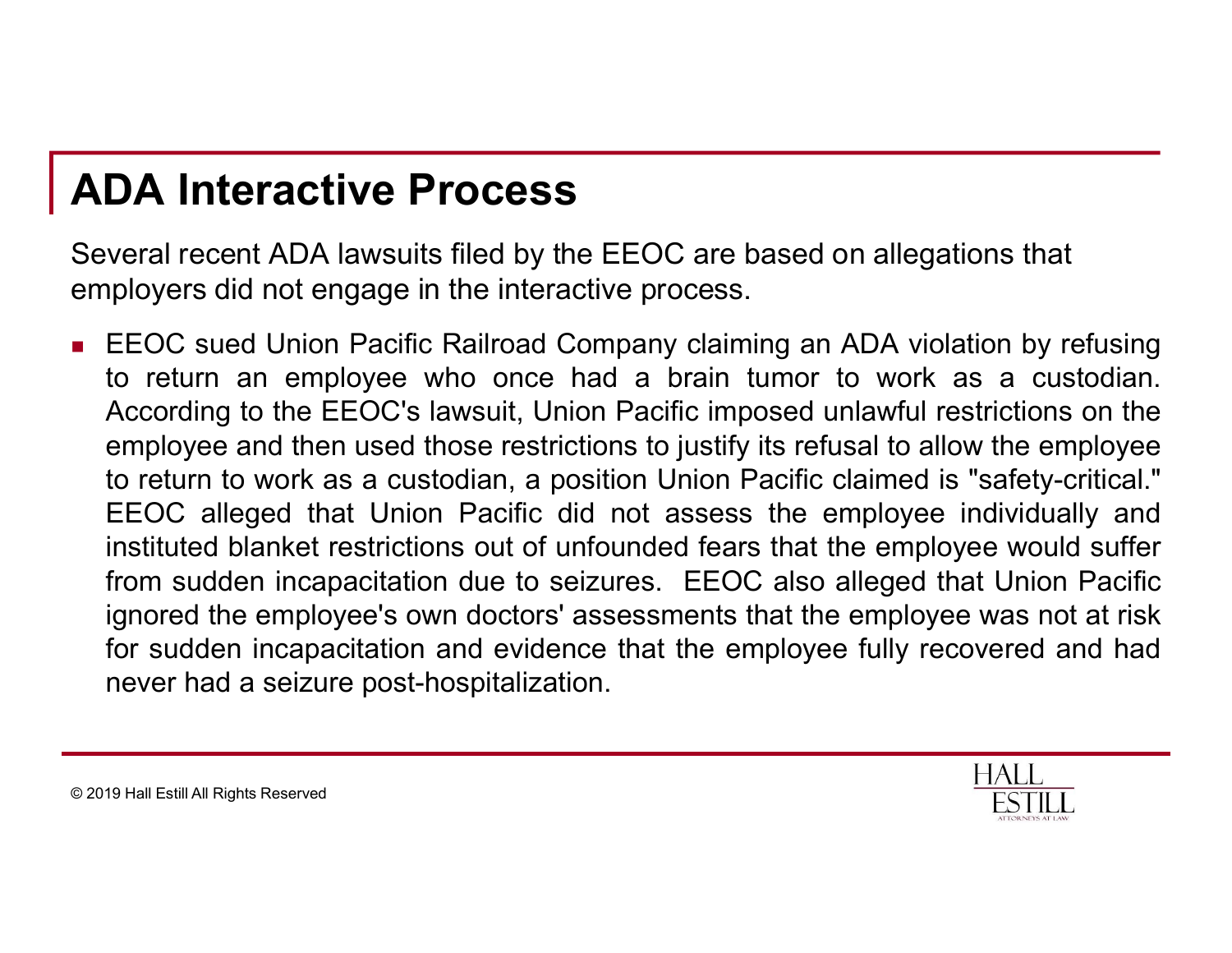#### ADA Interactive Process (cont.)

**ADA Interactive Process (cont.)**<br>
EEOC sued Carefree of Colorado, which manufactures and sells<br>
RV awnings, and is alleged by the EEOC to have violated the<br>
ADA. According to the EEOC's suit, Carefree refused to hire an **DA Interactive Process (cont.)**<br>EEOC sued Carefree of Colorado, which manufactures and sells<br>RV awnings, and is alleged by the EEOC to have violated the<br>ADA. According to the EEOC's suit, Carefree refused to hire an<br>appli **DA Interactive Process (cont.)**<br>EEOC sued Carefree of Colorado, which manufactures and sells<br>RV awnings, and is alleged by the EEOC to have violated the<br>ADA. According to the EEOC's suit, Carefree refused to hire an<br>appli **DA Interactive Process (cont.)**<br>EEOC sued Carefree of Colorado, which manufactures and sells<br>RV awnings, and is alleged by the EEOC to have violated the<br>ADA. According to the EEOC's suit, Carefree refused to hire an<br>appli **DA Interactive Process (cont.)**<br>EEOC sued Carefree of Colorado, which manufactures and sells<br>RV awnings, and is alleged by the EEOC to have violated the<br>ADA. According to the EEOC's suit, Carefree refused to hire an<br>appli **DA Interactive Process (cont.)**<br>EEOC sued Carefree of Colorado, which manufactures and sells<br>RV awnings, and is alleged by the EEOC to have violated the<br>ADA. According to the EEOC's suit, Carefree refused to hire an<br>appli **DA Interactive Process (cont.)**<br>EEOC sued Carefree of Colorado, which manufactures and sells<br>RV awnings, and is alleged by the EEOC to have violated the<br>ADA. According to the EEOC's suit, Carefree refused to hire an<br>appli EEOC sued Carefree of Colorado, which manufactures and sells RV awnings, and is alleged by the EEOC to have violated the ADA. According to the EEOC's suit, Carefree refused to hire an applicant for two open positions, asse

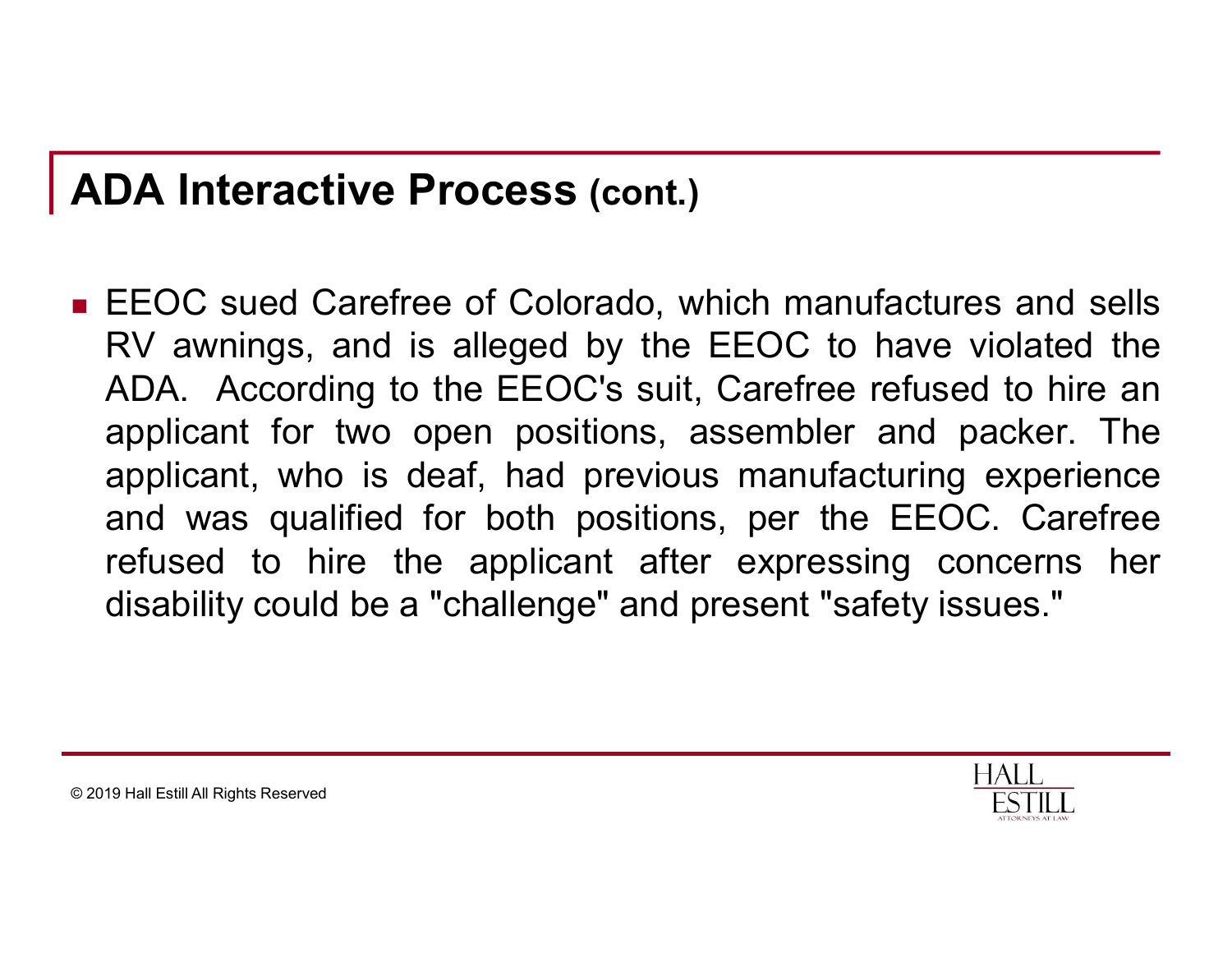#### Victims of Domestic or Dating Violence & the EEOC

Victims of Domestic or Dating Violence & the EEOC<br>Victims of domestic and dating violence are not a protected class under federal<br>EEO laws. However, the EEOC has taken the position that, under the right<br>circumstances, such **Victims of Domestic or Dating Violence & the EEOC**<br>Victims of domestic and dating violence are not a protected class under federal<br>EEO laws. However, the EEOC has taken the position that, under the right<br>circumstances, su **Victims of Domestic or Dating Violence & the EEOC**<br>Victims of domestic and dating violence are not a protected class under federal<br>EEO laws. However, the EEOC has taken the position that, under the right<br>circumstances, su **Victims of Domestic or Datir**<br>Victims of domestic and dating violence are<br>EEO laws. However, the EEOC has take<br>circumstances, such individuals may be me<br>such laws. **Victims of Domestic or Dating**<br>Victims of domestic and dating violence are<br>EEO laws. However, the EEOC has taken<br>circumstances, such individuals may be mer<br>such laws.<br>EEOC Examples:<br>• Title VII: An employer terminates an **Victims of Domestic or Dating Violence & the EEOC**<br>Victims of domestic and dating violence are not a protected class under federal<br>EEO laws. However, the EEOC has taken the position that, under the right<br>circumstances, su **COCT SUBJECT COMERG TO DEVELO CONTE CONTE CONTE CONTE CONTE CONTE CONTE CONTE CONTE CONTE AND AN ABOVE CONTE CONTE CONTE CONTE CONTE CONTE CONTE CONTE CONTE CONTE CONTE CONTE CONTE CONTE CONTE CONTE CONTE CONTE CONTE CONT Crims of Domestic or Dating Violence**<br>tims of domestic and dating violence are not a protecte<br>CO laws. However, the EEOC has taken the position<br>cumstances, such individuals may be members of other<br>ch laws.<br>COC Examples:<br>T ADA: An employer searches an applicant's name online and learns that she was a complaining of domestic and dating violence are not a protected class under federal<br>Collaws. However, the EEOC has taken the position that, under the right<br>cumstances, such individuals may be members of other classes prote

- 
- ICO laws. However, the EEOC has taken the position that, under the right<br>cumstances, such individuals may be members of other classes protected by<br>ch laws.<br>The VII: An employer terminates an employee after learning she has EXERCT CONTINUING THE UNIT ON THE USING THE USING THE USING THE USING THE USING THE USING THE USING THE USING THE USING THE USING THE USING THE USING THE UPPOSE OF CONTINUITY OF A USING THE UPPOSE OF CONTINUITY OF THE UPP